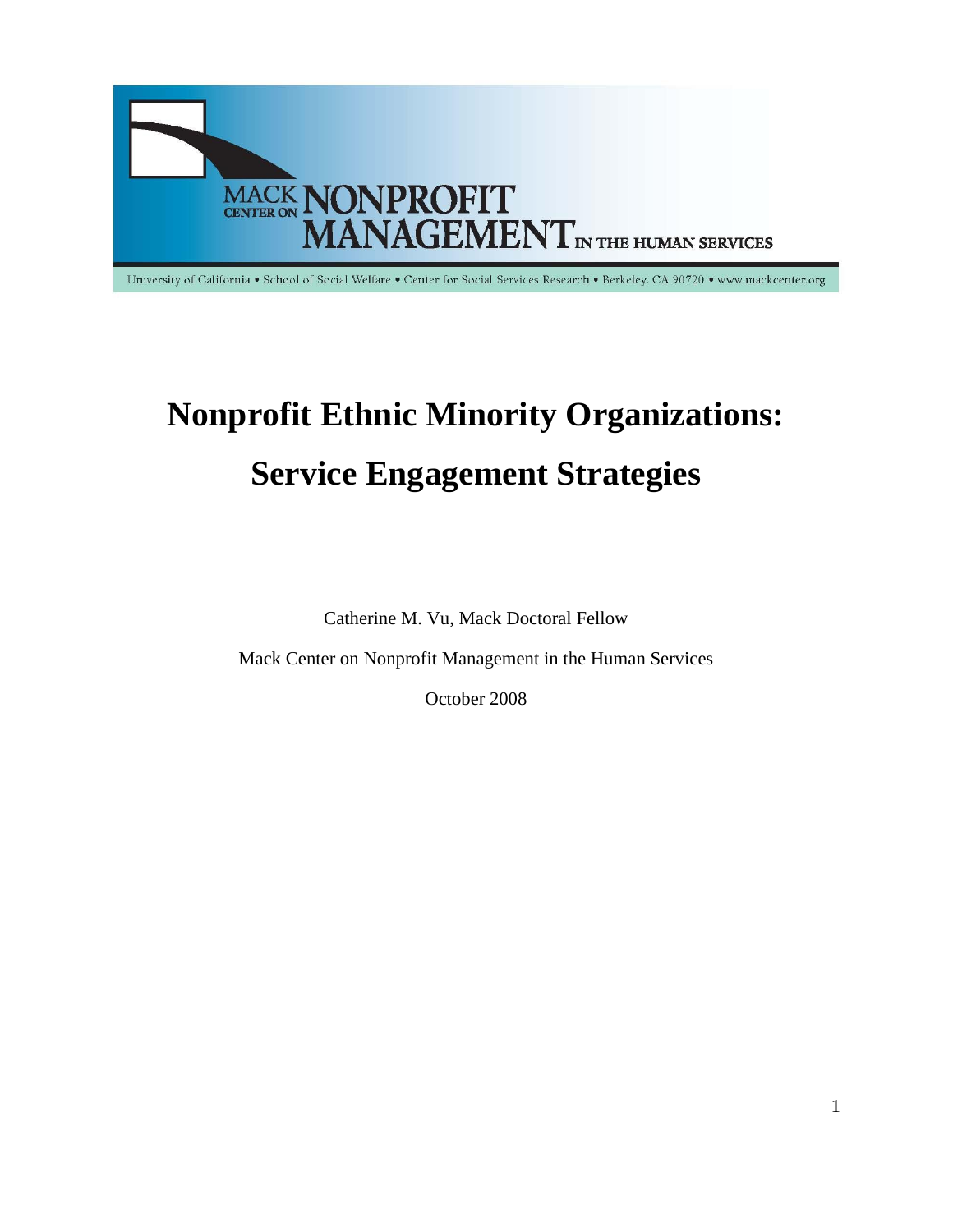# **Abstract**

This analysis of ethnic organizations that provide human services to a specific ethnic population begins with a discussion of definitions in order to differentiate these organizations from mainstream human service organizations that serve clients irrespective of their ethnic group identity. The focus of this analysis is on a typology of three types of ethnic organizations (faithbased, immigrant, and sector-based) in order to map the knowledge base of nonprofit organizations serving the human service needs of different ethnic communities. Particular attention is given to client engagement strategies. The analysis concludes with implications for future practice and research towards the goal of providing different ethnic groups with culturally appropriate and competent services.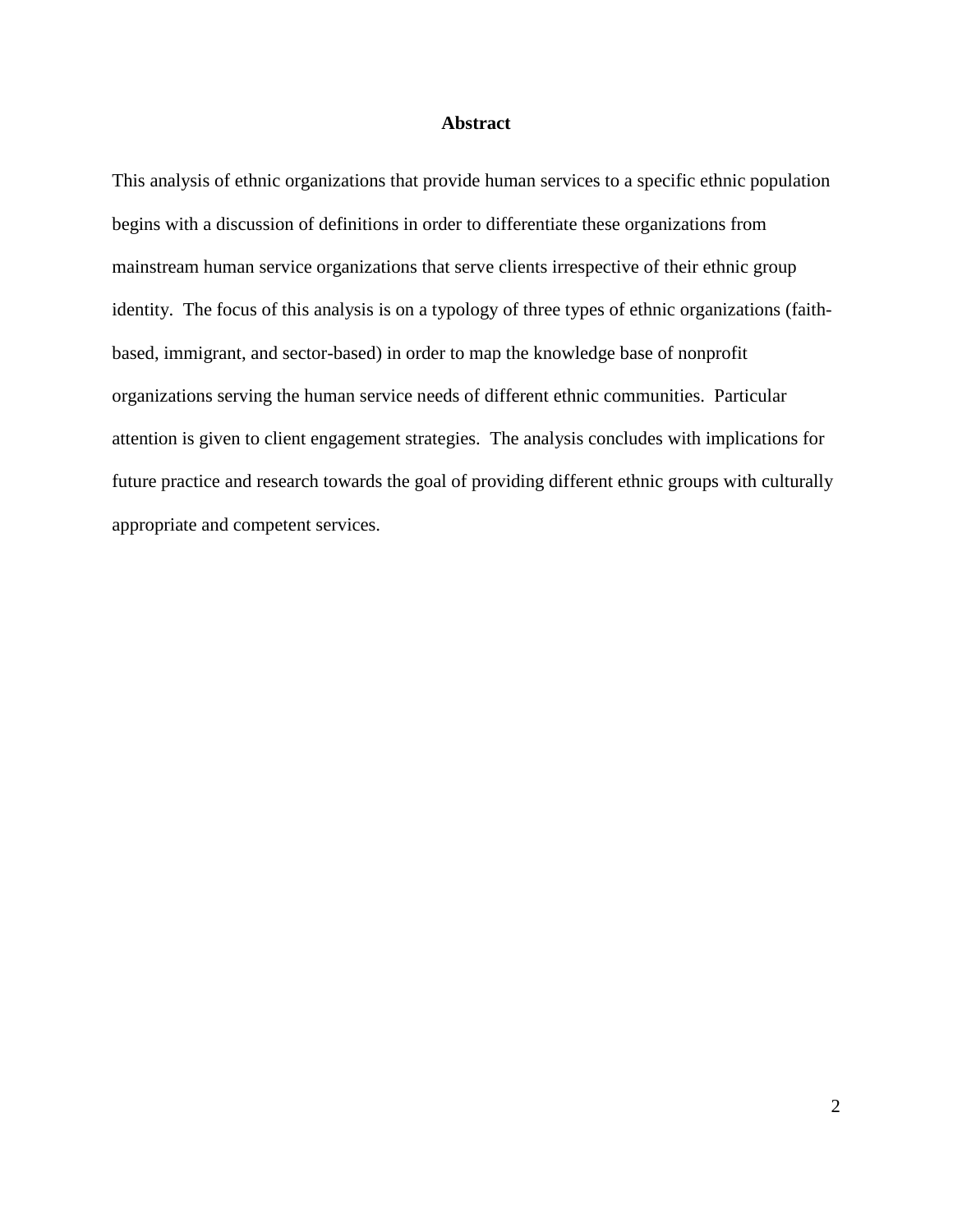# **Introduction**

Community-based organizations (CBOs) have become a primary vehicle for providing services to local communities. Located in the community itself, CBOs are often familiar with the needs of local populations and the barriers to obtaining resources. Many CBOs have also established trust and rapport with community members so that clients feel more comfortable and confident seeking services.

One type of CBO is the ethnic organization. Ethnic organizations are those that provide services to a specific ethnic population across different service sectors such as health, mental health, child and family services, and human services (i.e. welfare, employment, education). Most ethnic organizations refer to an ethnic group or in the name of the agency and in their mission statements (Ramakrishnan and Viramontes, 2006). While most ethnic organizations serve people from other ethnicities in addition to their own, they hold a firm belief in the importance of culturally-competent and ethnically-sensitive approaches to service provision for their particular ethnic population. The goal of these types of services is to "create or recreate programs and organizations that will be more responsive and responsible to the culture of minority groups" (Gutierrez, 1992, p. 320).

Although ethnic organizations play or have "assumed" an important role in the delivery of human services, questions about the existence of ethnic organizations have been raised.

In what ways, and to what extent, should ethnicity become a major variable in service delivery? Would separate institutions meet ethnic needs, or would they further fragment the delivery system? Would matching rather than mixing provide superior services, or would it lead to a differential level of help? If pubic services support distinct ethnic programming, are they accountable to the public at large or to their own ethnic communities? (Jenkins, 1981, p. 197)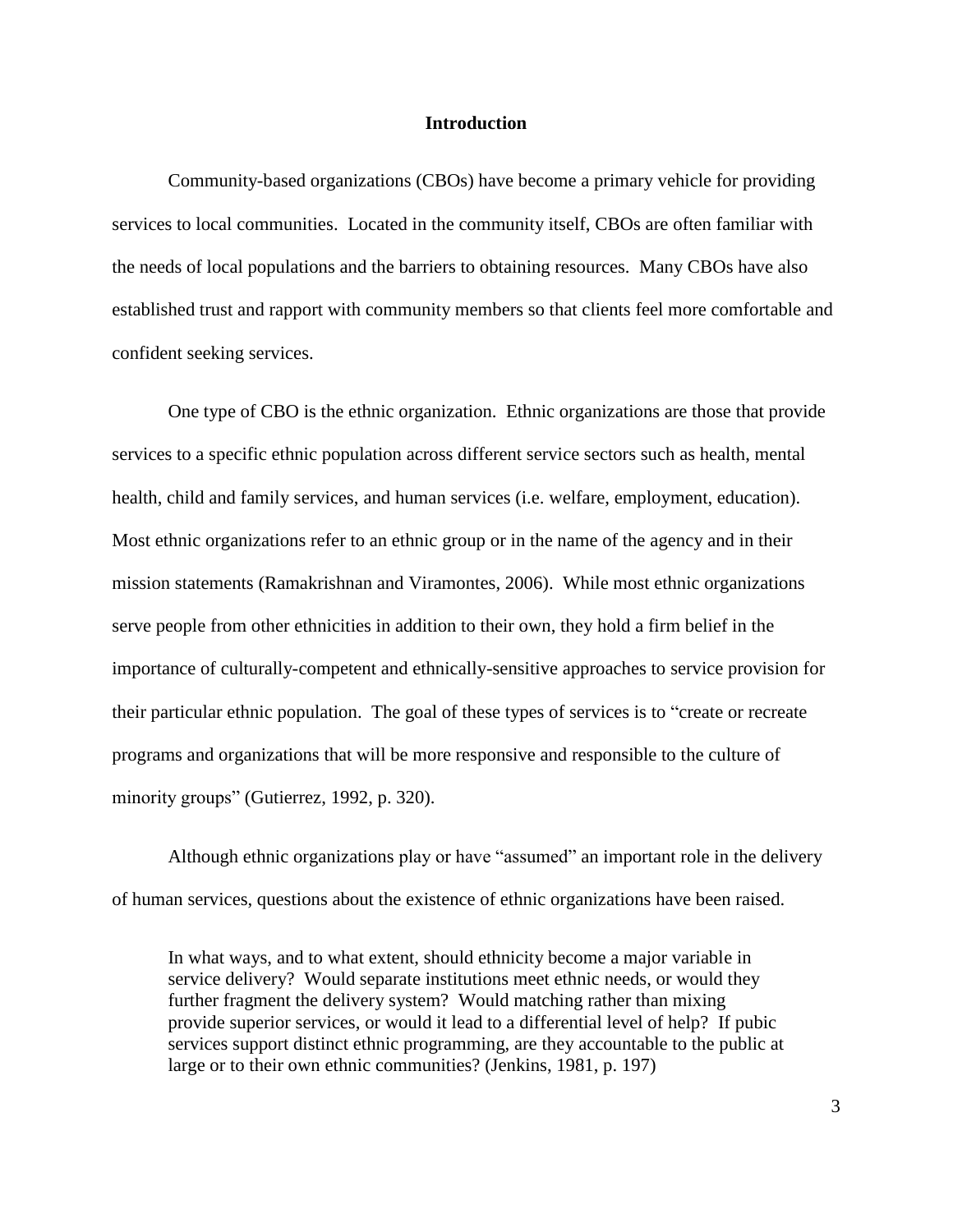Jenkins (1981) refers to these issues as the "ethnic dilemma" in service delivery. In other words, is it necessary to have separate ethnic organizations to provide services to different ethnic groups? Or could mainstream organizations provide the same quality of services by employing people who possess different ethnic backgrounds? This analysis seeks to make the case that ethnic organizations are more effective in engaging ethnic minority clients in the delivery of human services than mainstream organizations (i.e. organizations that serve a general service population, not a specific ethnic group). Even though mainstream organizations are able to incorporate culturally-sensitive practices in their service delivery, staff in ethnic organizations are usually of the same ethnic background as the clients served. As a result, clients are able to make an immediate connection or feel more comfortable with staff members who look similar to them or can speak the same language. In addition, many have argued that the effectiveness of ethnic organizations is linked to the capacity to promote ethnic minority groups because they foster the ethnic group's cohesiveness and identity (Pinderhughes, 1989; Holley, 2003; Lee and De Vita; 2008).

Given that ethnic organizations are important to the delivery of services for ethnic groups, the purpose of this analysis is to identify strategies used by ethnic organizations to engage their clients across various service sectors. A review of engagement strategies for ethnic populations provides administrators of ethnic organizations as well as mainstream agencies with an understanding of how to reach ethnic groups in order to provide them with culturally appropriate and competent services. This review is divided into four sections. The first section defines the characteristics of ethnic organizations and describes the different aspects of ethnic organizations including why they form, different types of ethnic organizations, and their functions in the community. The second section provides a background of service utilization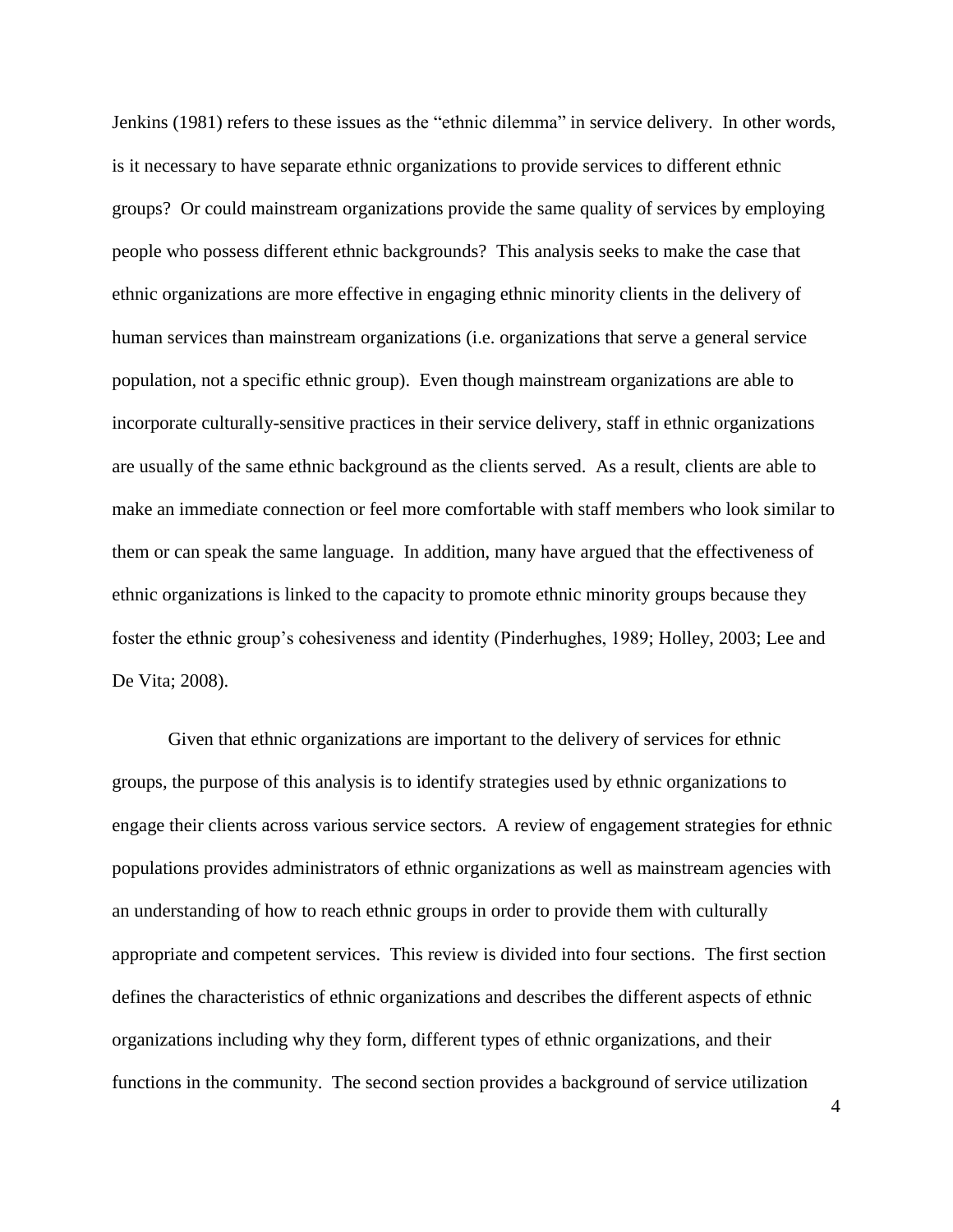among ethnic minority groups and the barriers to receiving such services. This is followed by the major findings of engagement strategies used by ethnic agencies to engage clients in service use. For the purposes of this analysis, engagement is defined as an individual's or group's participation in programs, utilization of services, or provision of support and/or resources (human or capital) that promote any aspect of an ethnic community's well-being. Engagement can be viewed from the perspectives of both the recipient of services and the service provider, as well as from the perspective of the supporters and promoters of ethnic organizations. The analysis concludes with practice implications for administrators in both ethnic and mainstream organizations.

It is also important to note the different ways in which client populations served by these organizations are classified. "Ethnic" refers to people from a number of different racial backgrounds. This includes first generation immigrants to the U.S as well as children of immigrants who may consider themselves as native ethnics or "hyphenated-Americans." The descriptor "ethnic" is used instead of "minority" to differentiate organizations that serve ethnic populations as opposed to other minority groups classified by gender, sexual orientation, disabilities, or age. This analysis focuses on nonprofit organizations that serve people from different racial backgrounds.

#### **Defining Ethnic Organizations**

Ethnic human service organizations are agencies that have a public mission to provide social services for a defined ethnic population, balancing both the goals of service provision and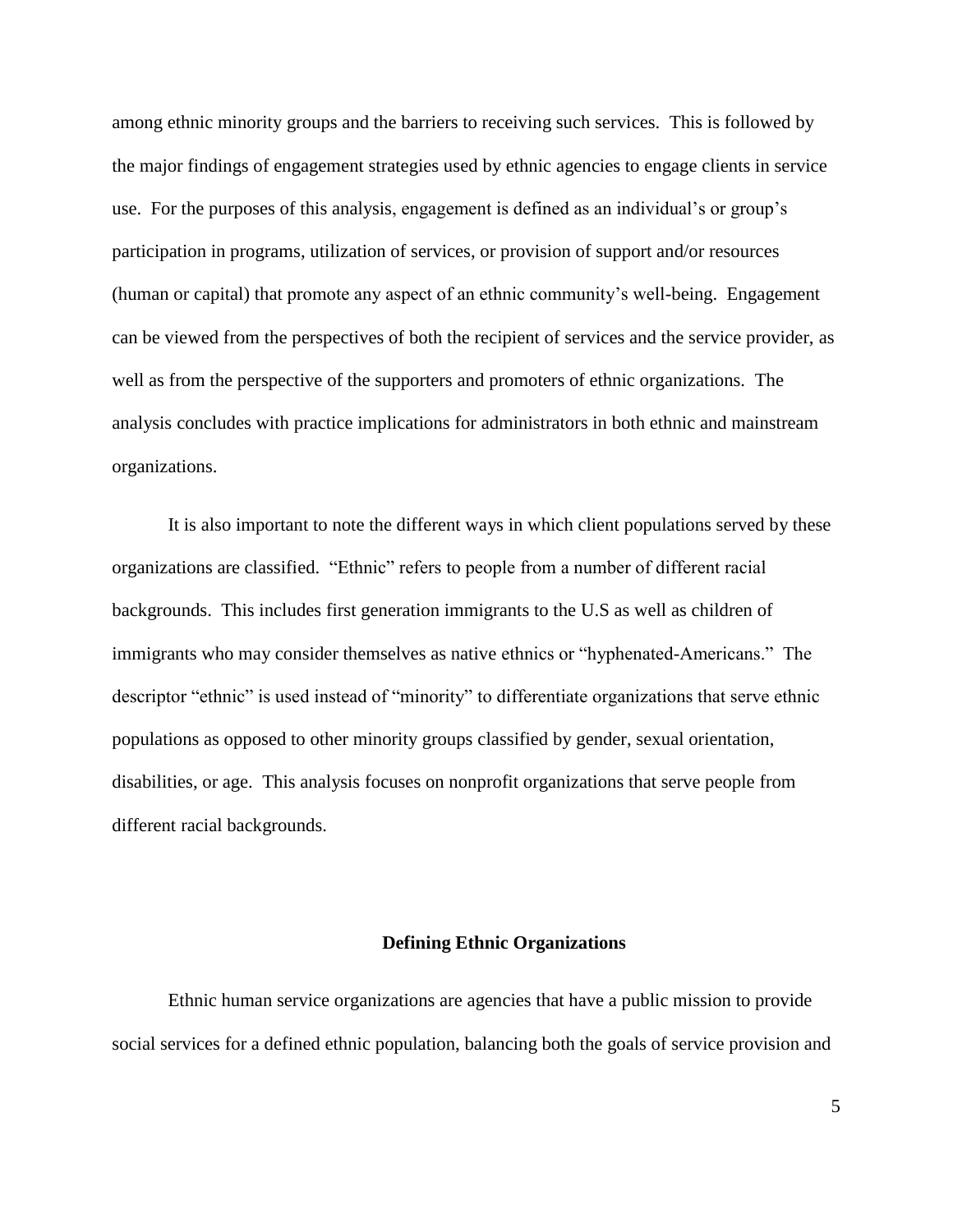ethnic empowerment related to community building. According to Jenkins (1981), ethnic organizations: 1) generally serve ethnic clients, 2) have a staff that consist of a majority of individuals who are of the same ethnicity as the clients they serve, 3) have an ethnic majority on its board, 4) have ethnic community and/or ethnic power structure support, 5) include ethnic content in its programs and services, 6) promote family well-being, and 7) uphold an ideology that fosters ethnic identity and participation in decision-making. Iglehart & Becerra (1995) add that ethnic organizations rely primarily on paraprofessional staff (no professional degrees or licenses) who have the same cultural background (language and customs) as their clients and the capacity to relate to their clients.

Ethnic organizations differ from mainstream organizations in several ways. First, the founders and staff of ethnic organizations usually reflect the same ethnic population that the organization serves. Because of their similar ethnic backgrounds, staff are better able to relate to clients with whom they work. A reciprocal sense of connectedness and familiarity is perceived by clients who may be more comfortable seeking help from staff who understand their culture and language. In contrast, mainstream organizations serve the general population and do not focus on a particular ethnic group. These organizations serve primarily non-immigrant populations composed of U.S-born non-Hispanic whites (Ramakrishnan and Viramontes, 2006). Because of this characteristic, staff composition may not reflect the ethnicities of clients since there is no one particular group that is served (Lee and De Vita, 2008). As a result, ethnic organizations tend to be more approachable for ethnic minority groups than mainstream agencies due to "the significance of the ethnic tie and the propensity to associate with others of like background" (Jenkins, 1988, p. 2).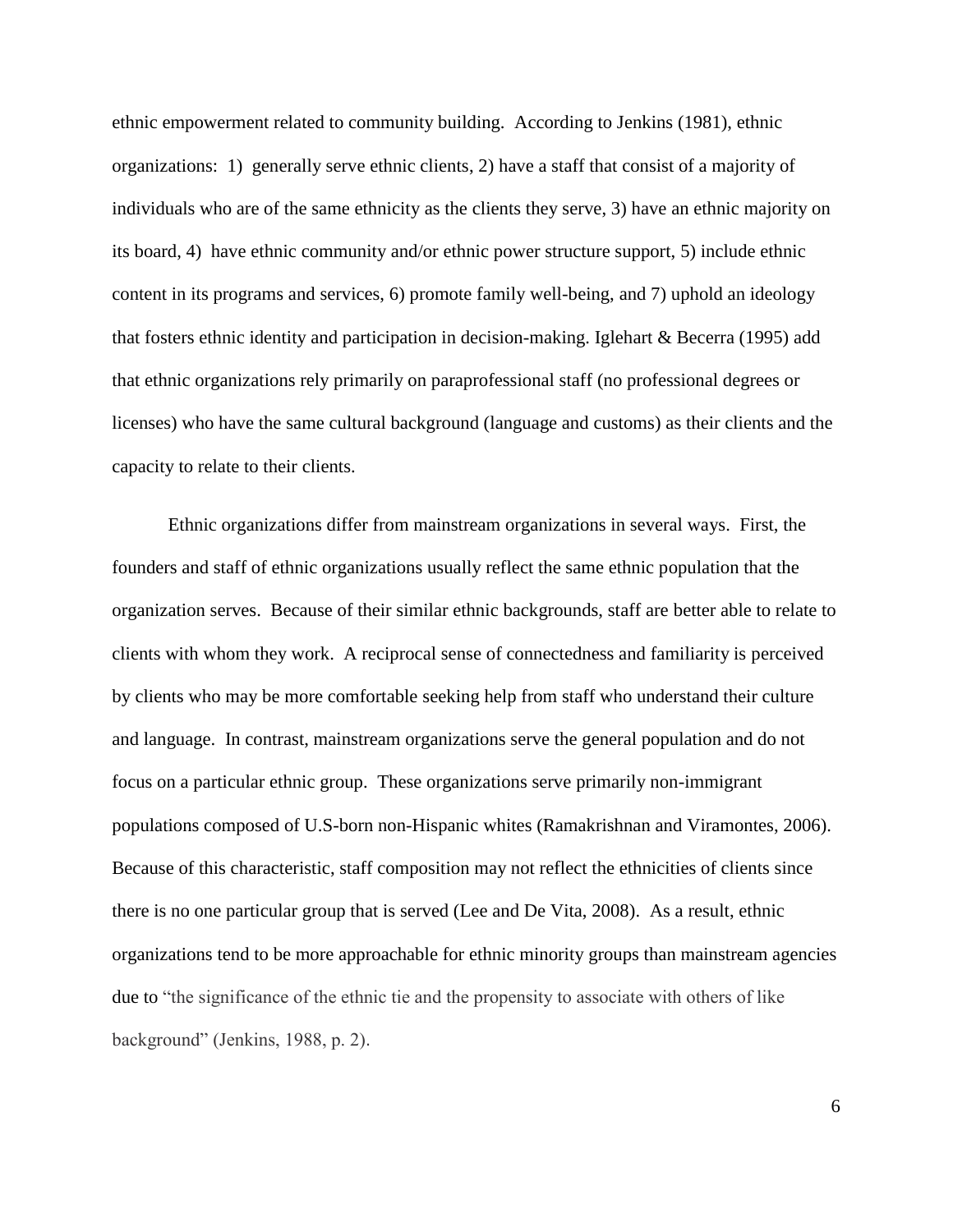Second, mainstream organizations provide services that are meant for general consumption and generally do not promote or provide programs aimed at fostering awareness and participation in an ethnic community's culture (Jenkins, 1981). Most ethnic organizations include a cultural component in their programs that raises consciousness through celebrations and education, in addition to day-to-day service provision. Since mainstream organizations do not serve a majority of clients from a single ethnic group (Lee and De Vita, 2008), they are unlikely to include ethnic specific services their programs. Instead, mainstream organizations generally provide services in English that often reflect Eurocentric assessment practices (Flaskerud, 1986; Cross, Bazron, Dennis & Isaacs, 1989). This may prevent mainstream organizations from attracting ethnic populations, causing them to under or inappropriately serve ethnic minority groups (Iglehart & Becerra, 1995).

Third, ethnic organizations act as a vehicle for community-building among ethnic minority groups. Community-building is defined as activities, practices, and policies that cultivate positive relationships between individuals, groups, organizations, and their surrounding geographical areas (Weil, 1996). This is especially important for engaging ethnic minority groups who have been oppressed or alienated from mainstream society (often associated with recent immigration, poverty, crime, and/or racism). Ethnic organizations provide recreational activities that foster social interaction and group activities, allowing communities to form relationships with one another. Because they focus on a specific ethnic community, they are able to devote resources to strengthen interactions and thereby improve community relationships. Unlike mainstream organizations, ethnic organizations have a community-building capacity that can empower ethnic minority groups and lessen the feelings of isolation and hopelessness. Because of their shared ethnic background, clients may feel a sense of familiarity, trust, and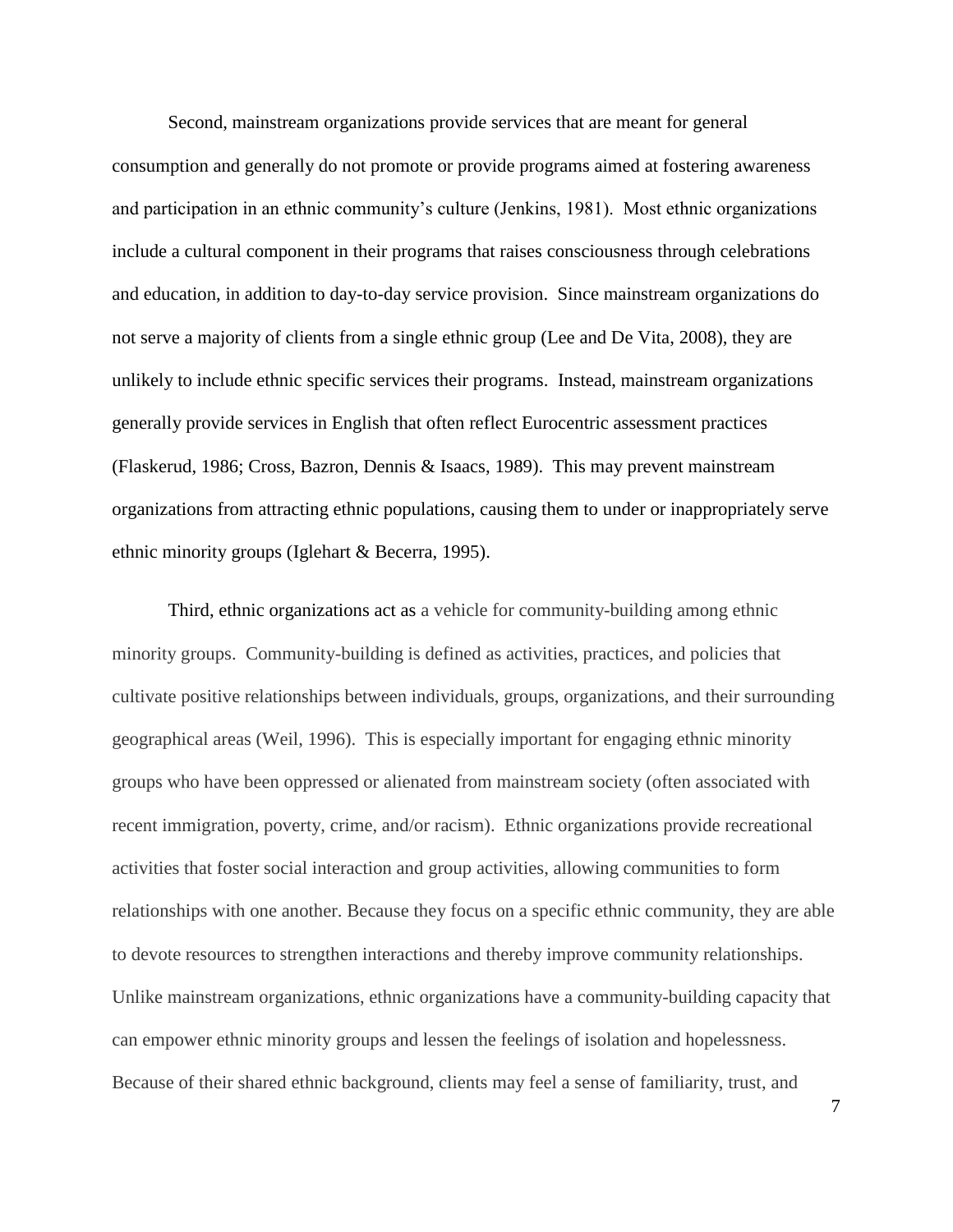solidarity with ethnic organizations, placing the organization in a critical role in the provision of community services for ethnic minority populations.

Another way that ethnic organizations differ from mainstream organizations is that the majority of ethnic organizations tend to be small, community-based nonprofit organizations (Lee and De Vita, 2008). These organizations are located in communities where there are high concentrations of a specific ethnic group and can provide access to a large number of people from the ethnic community. In contrast, many mainstream organizations (public and nonprofit) must adhere to government guidelines that require service provision to all populations, not just one particular ethnic group. Mainstream organizations often serve large geographic areas including metropolitan regions, suburban neighborhoods, or rural areas. These organizations do not intentionally place themselves in areas of ethnically-dense populations.

The literature on ethnic organizations features primarily three different types of community-based nonprofit organizations: faith-based organizations, immigrant organizations, and sector-based organizations. The following section focuses on models of organizations serving ethnic communities. While immigrant organizations primarily serve a specific ethnic community, faith-based organizations and voluntary associations can serve a diverse group of people. For the purposes of this analysis, however, the discussion of faith-based organizations and voluntary associations will focus on their roles and services as they relate to ethnic communities.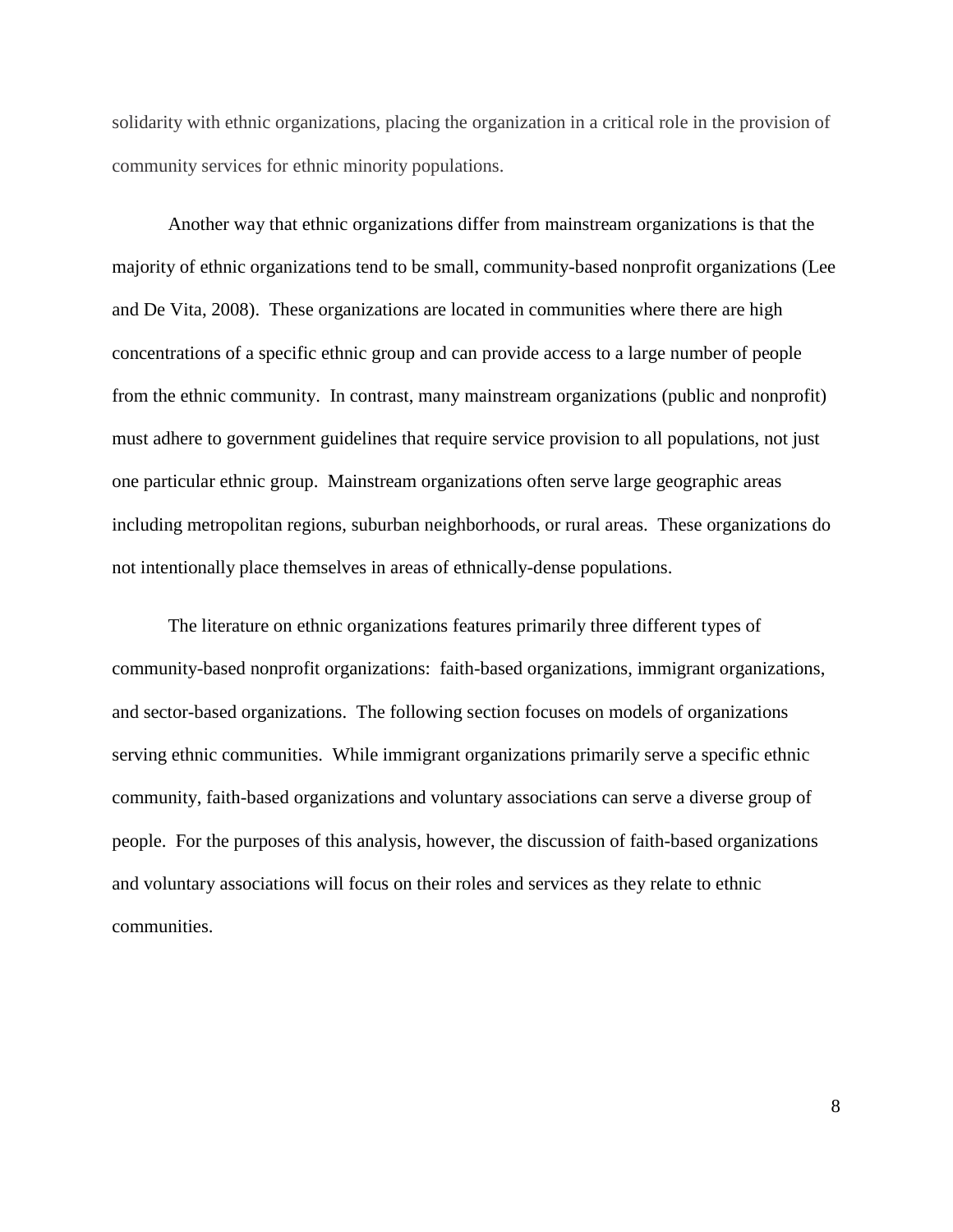### *Faith-Based Organizations*

Throughout the history of the United States, faith-based organizations (FBOs) have provided a variety of human services including food, clothing, and shelter to people in need. Recently, there has been increased attention to FBOs as a valuable and effective means to provide human services to low-income communities. There are three different types of FBOs: 1) congregations (i.e. local worship communities), 2) national networks (i.e. special-interest groups that organize congregations around issues and projects), and 3) independent religious organizations (i.e. spin-off non-profit organizations formed by congregations or coalitions of congregations for specific ministries). In combination, these three types of FBOs make up the third largest component of the nonprofit sector in the U.S., after health and education (Vidal, 2001). Congregations (local worship communities) are the largest of the three types of FBOs, numbering over 350,000 in the U.S, spending more than \$47 billion on social services (Hodgkinson and Weitzman, 1993, as cited in Vidal, 2001). Over half of all congregations provide some form of human services. Using data from the 1998 National Congregations Study  $(n=1,236)$  on human service activities, Chaves and Tsitsos (2001) found that a large percentage of congregations in the sample (58%) provide social services to their communities. In addition, these congregations also involve members in either the delivery of services or as recipients of services (78%).

A large number congregations serve ethnic minorities communities. Vidal (2001) states that "congregational participation in providing human services is greatest among worship communities that are larger (and hence have more resources), are located in low-income neighborhoods, are theologically liberal, and are African American" (p. 1). Indeed, most of the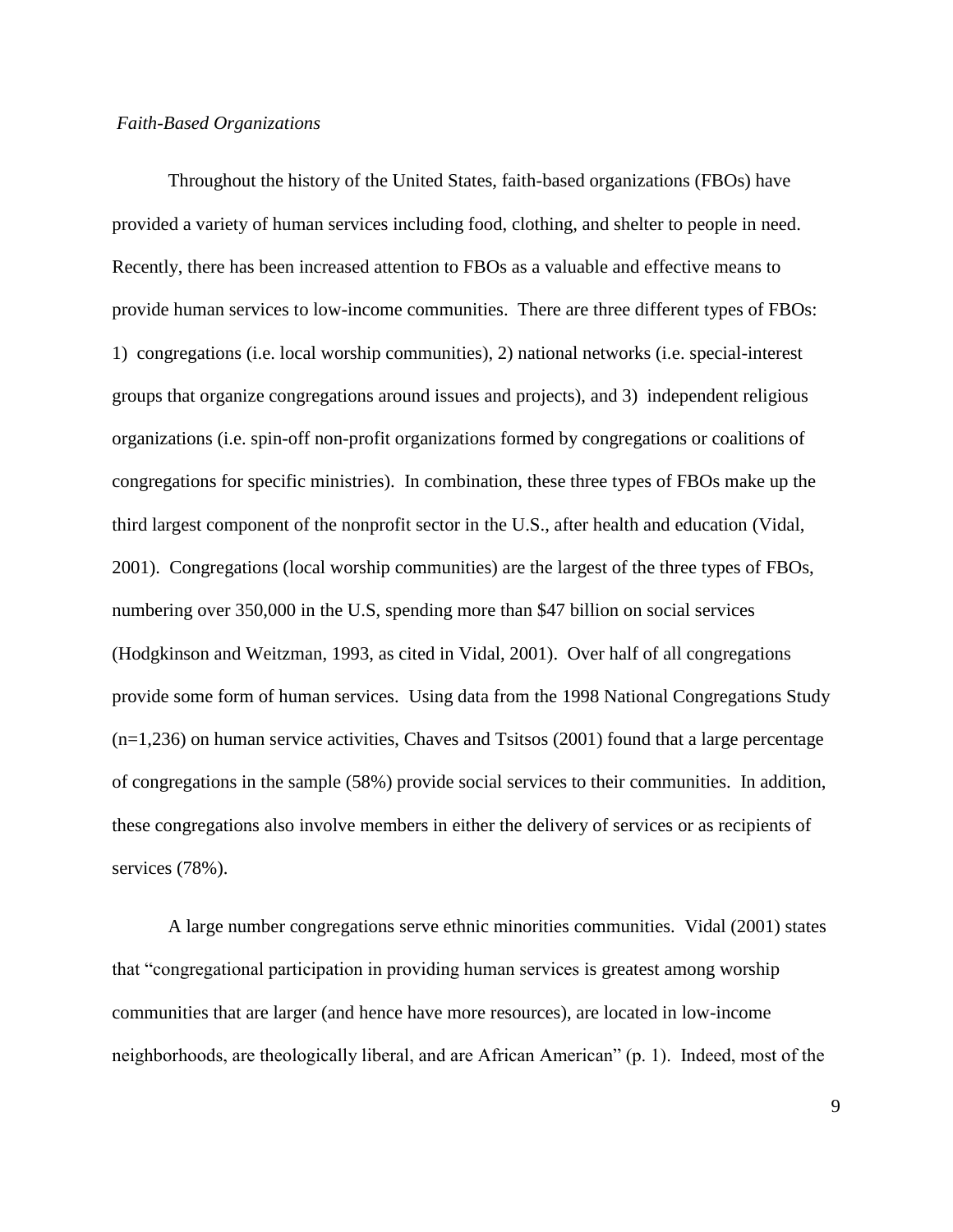literature available on FBOs focuses on African-American Christian churches (Vidal, 2001). Chaves and Higgins (1992) found that African-American congregations are more likely to provide human services to low-income and disenfranchised populations and have higher involvement in civil rights activities than white congregations.

FBOs also provide services in other sectors such as health, mental health, and child welfare. Levin (1984) documents the role of African-American churches in four areas of community medicine: primary care delivery, community mental health, health promotion and disease prevention, and health policy. Blank, Mahmood, Fox, and Guterbock (2002) provide information on the services of African-American churches in the rural and urban regions of the South. They found that more African-American churches provide a wider range of programs aimed to enhance the physical and psychological well-being of congregants than white congregations. Faith-based organizations have also had an impact on the field of child welfare, particularly in the adoption of African-American children in the child welfare system (Morris, Rambo-Freeman, and Powell, 2005).

In addition to African-American FBOs, other ethnic congregations deliver human services. For example, Min (1989) documents the role of Korean ethnic churches that: 1) provide fellowship, 2) maintain the cultural tradition, 3) provide human services for church members and the ethnic community as a whole, and 4) provide social status and positions for adult immigrants. While the literature on other ethnic minorities (aside from African-Americans) and faith-based organizations is sparse, Min's observations can be applied to other immigrant populations if we assume that immigrants have similar individual and group needs.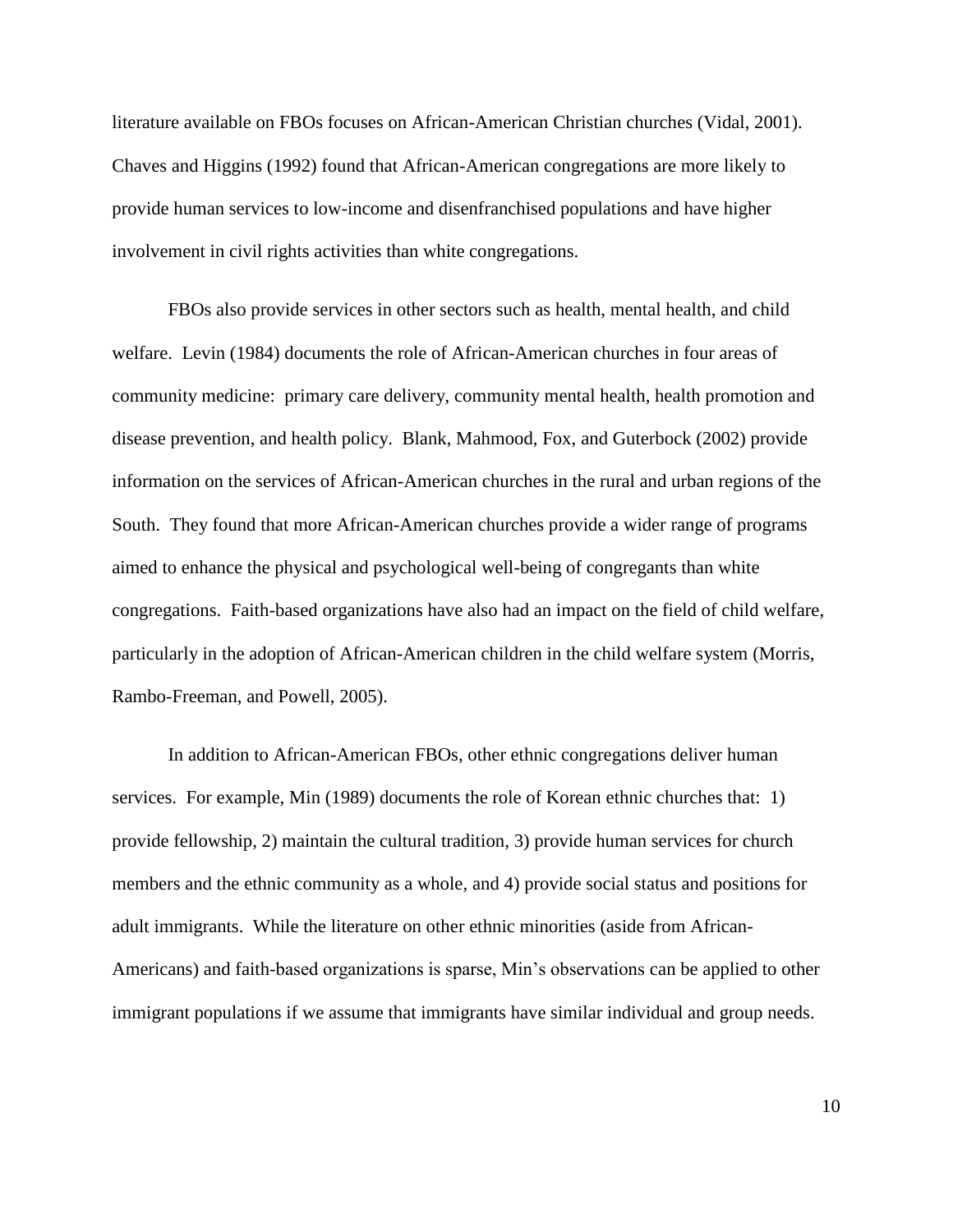The next section describes the second type of ethnic organization that specifically serves immigrants in the United States.

#### *Immigrant Organizations*.

Over this past century, waves of immigrants to the U.S have changed the way human services are delivered, especially in relationship to the continuing increase in immigration to the U.S. During the 1990s, the foreign-born population in the United States increased by 57 percent (Lee and De Vita, 2008). As of 2008, about 12.5 percent of people living in America were born outside of the country. Appendix A notes that a large number of foreign-born residents in the United States are living in poverty and in need of human services. For example, Chow, Yoo, and Vu, (2007) found that a disproportionate number of Asian and Pacific Islanders (APIs) time out of welfare due to such barriers as language proficiency and lack of access to welfare-to-work programs, lack of long-term employment opportunities, lack of health care benefits, lack of access to childcare, lack of access to low-cost housing, lack of transportation assistance, and lack of capacity to deal with discrimination. All of these barriers can deter them from obtaining selfsufficiency and suggest that the need for additional human services for APIs. While their study focused on API welfare-to-work participants, it can be assumed that other foreign-born and immigrant populations face similar obstacles and needs for services.

Immigrant organizations have a long history of meeting the human service needs of the immigrant populations. Cordero-Guzman (2005) defines immigrant organizations as

an organization formed by individuals, who are members of a particular ethnic/national origin group, for the purpose of providing social services primarily to immigrants from their ethnic/national group. Immigrant organizations differ from other social service providers in that they explicitly incorporate cultural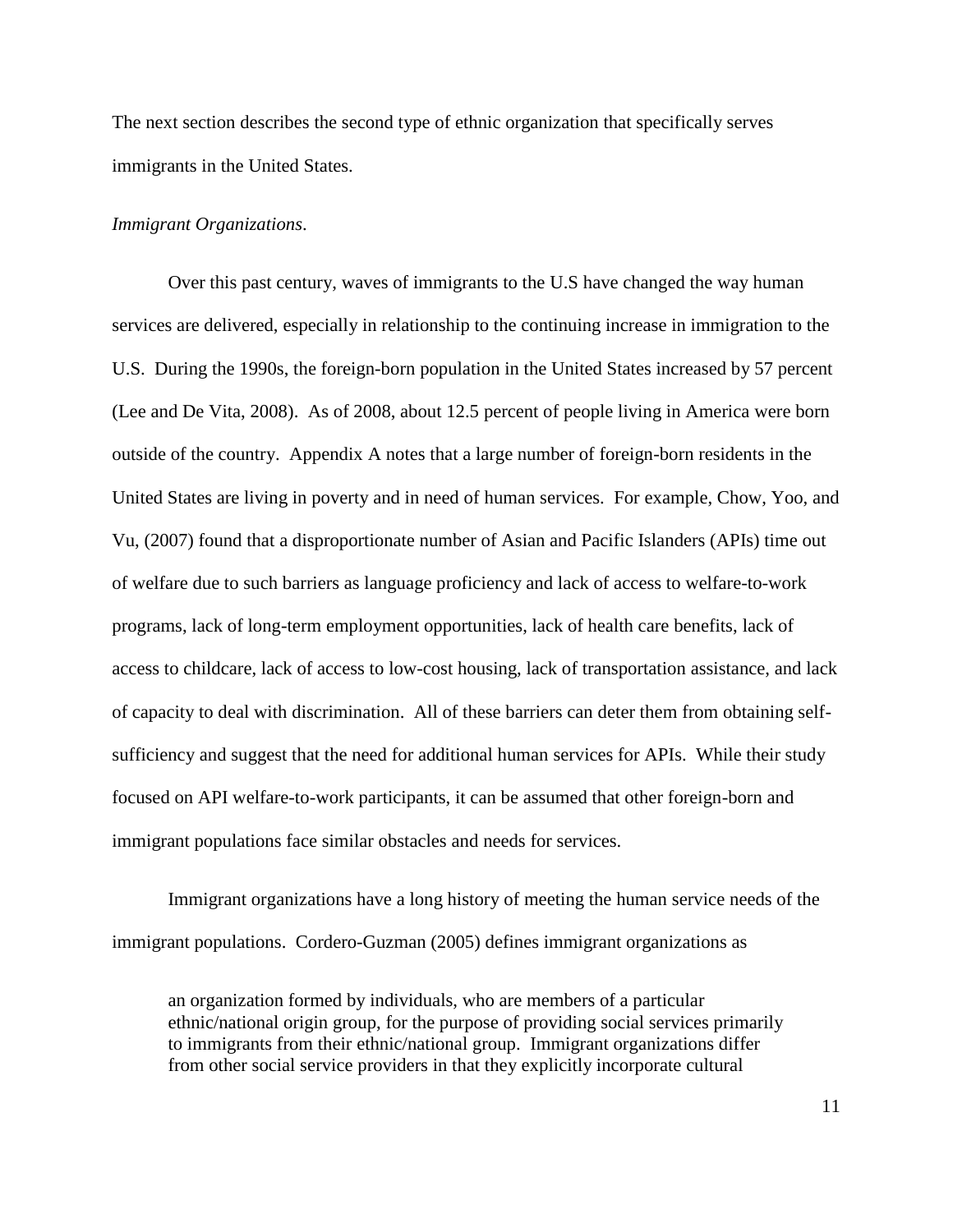components, and a consciousness of ethnic/national origin identity, into their mission, practices, services, and programs (p. 897).

Services provided by immigrant organizations have the same functions and benefits as ethnic organizations, especially when it comes to affirming and celebrating their cultural identities through the programs and activities. The process of employing staff members who reflect the community being served helps make clients comfortable and engaged. Like ethnic organizations, immigrant organizations located in the community can assist immigrants in making the transition from their home country to their new country by providing culturally competent services that meet their specific needs. Based on direct contact with immigrants, staff are able to assess the needs of immigrants and respond appropriately. Immigrant organizations can also form and maintain social networks to assist immigrants in adapting to the changes in their lives. Cordero-Guzman (2005) illustrates the following functions of immigrant organizations in Figure 1: 1) facilitate the immigrant entry process, 2) adapt and incorporate immigrants after arrival in the new country, 3) represent the immigrant community, and 4) link immigrants to their countries of origin.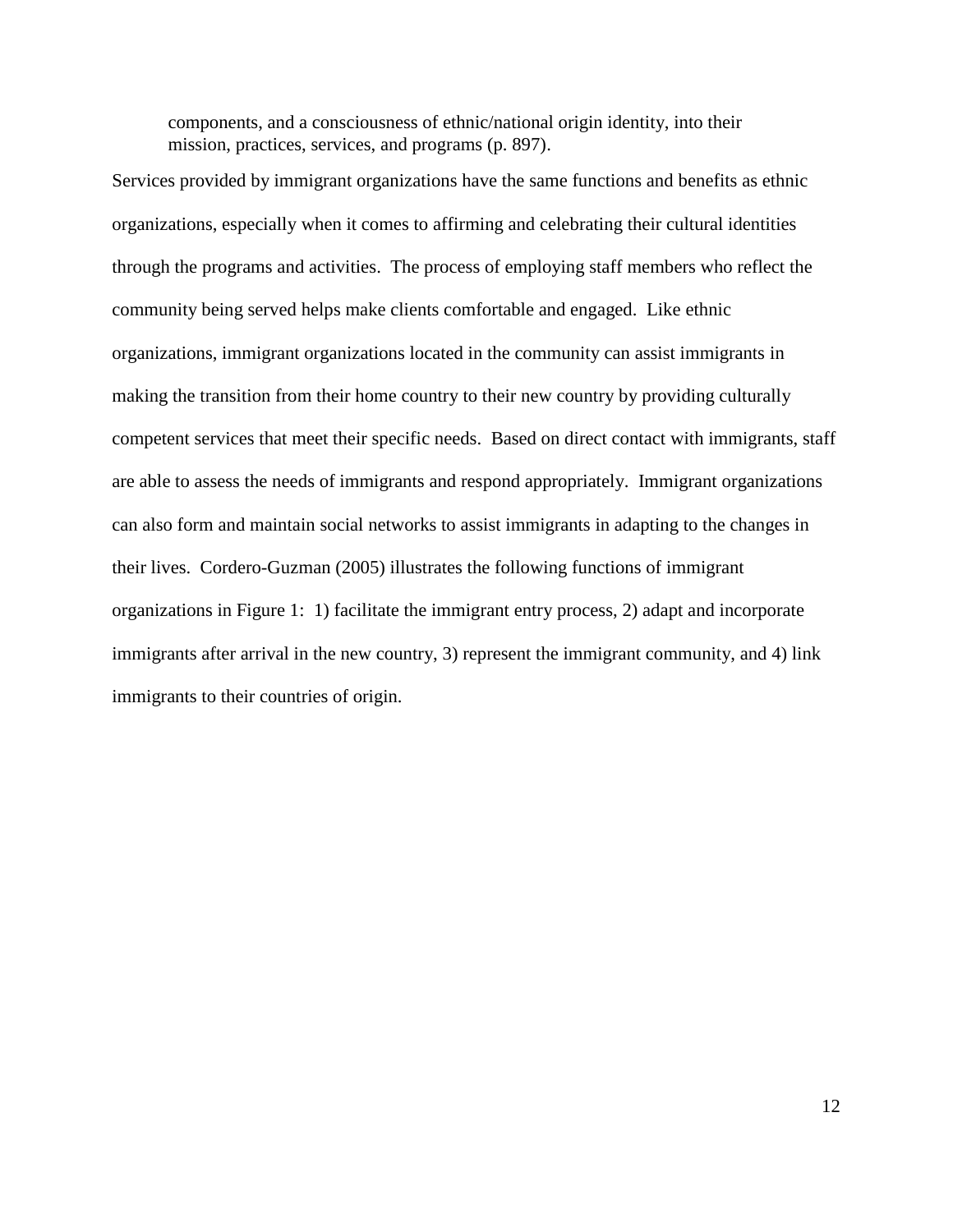



Source: Cordero-Guzman, 2005.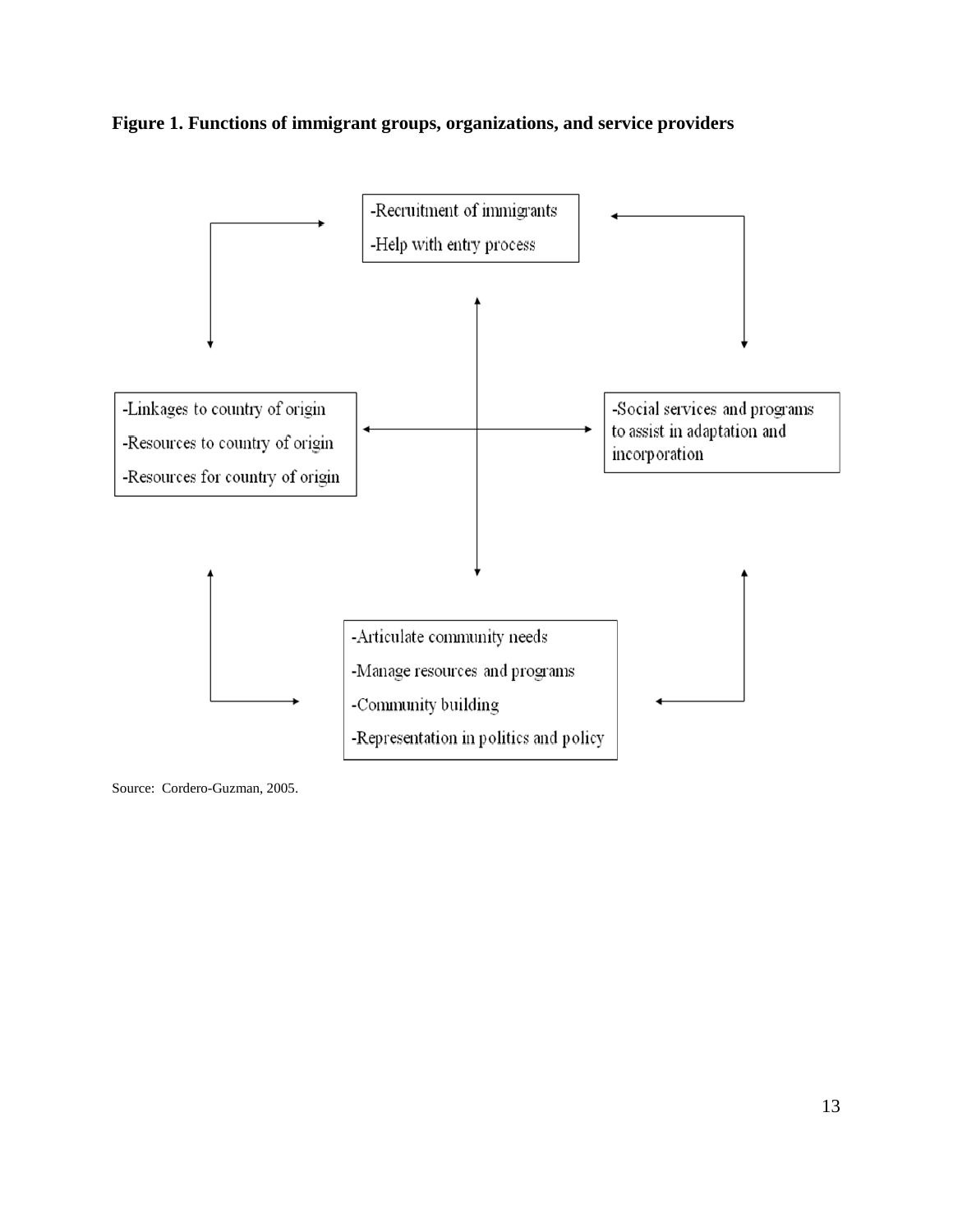Facilitating the entry process in both the immigrant's country of origin and destination country can help immigrants adapt to their new environment. Ethnic organizations can recruit immigrants by providing advice and legal help for people who want to change their immigration status or sponsor relatives. Citizenship services include citizenship classes and support services to assist immigrants with the naturalization process. Legal services help immigrants prepare paperwork for immigration and naturalization that includes fingerprinting, change in status petitions, petitions to sponsor relatives, visa extensions and advance parole, work authorization, and replacement of green cards. Ethnic agencies can also assist immigrants with translation and interpretation of documents.

Ethnic organizations also play a vital role in helping immigrants adapt and assimilate into their new environment. Services that are related to adaptation and integration vary widely but can be categorized into three groups: 1) general human services (i.e. benefits counseling, housing services, mental health services, educational and employment services, and family counseling/case-management services), 2) programs for immigrants in special circumstances (i.e. disability services, domestic violence services, and emergency services), and 3) programs for particular sub-populations of immigrants (i.e. children's services, senior citizen services, and women's services often involving assistance with navigating through the existing bureaucracies and programs). While ethnic organizations help their clients adjust to new environments, they also strive to preserve the traditions and norms of the immigrants' countries of origin.

A third function of immigrant organizations is to represent the immigrant population in the political and public arena by creating a presence in the community and giving them political leverage through advocacy and networking to promote community-building. Ethnic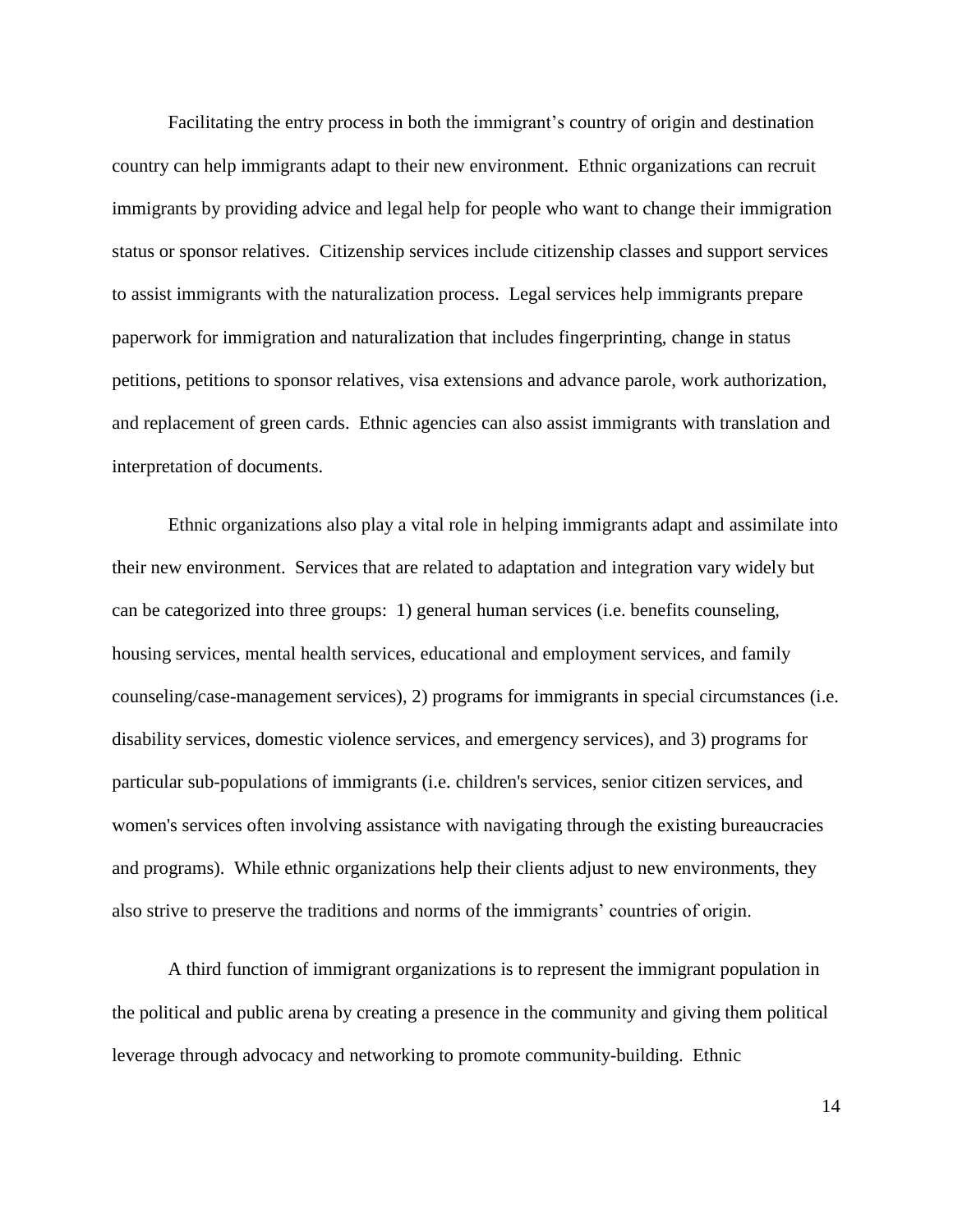organizations can also represent the immigrant community in policy development and implementation in order to advocate for the needs of immigrant communities with elected officials and government leaders.

The fourth role of immigrant organizations involves the link between immigrant communities and their countries of origin in the following three areas: 1) facilitating the flow of money and other investments to the country of origin, 2) managing the exchange of news and information, as well as being involved in cultural, religious, patriotic, or other important activities in the native country, and 3) engaging in activities that increase information, public awareness, and political advocacy related to domestic policy in the country of origin (Cordero-Guzman, 2005). These activities enable ethnic organizations to assist immigrants in maintaining their connection with their country of origin while living in their host country.

Figure 2 illustrates how one ethnic organization reflects some of the functions described by Cordero-Guzman.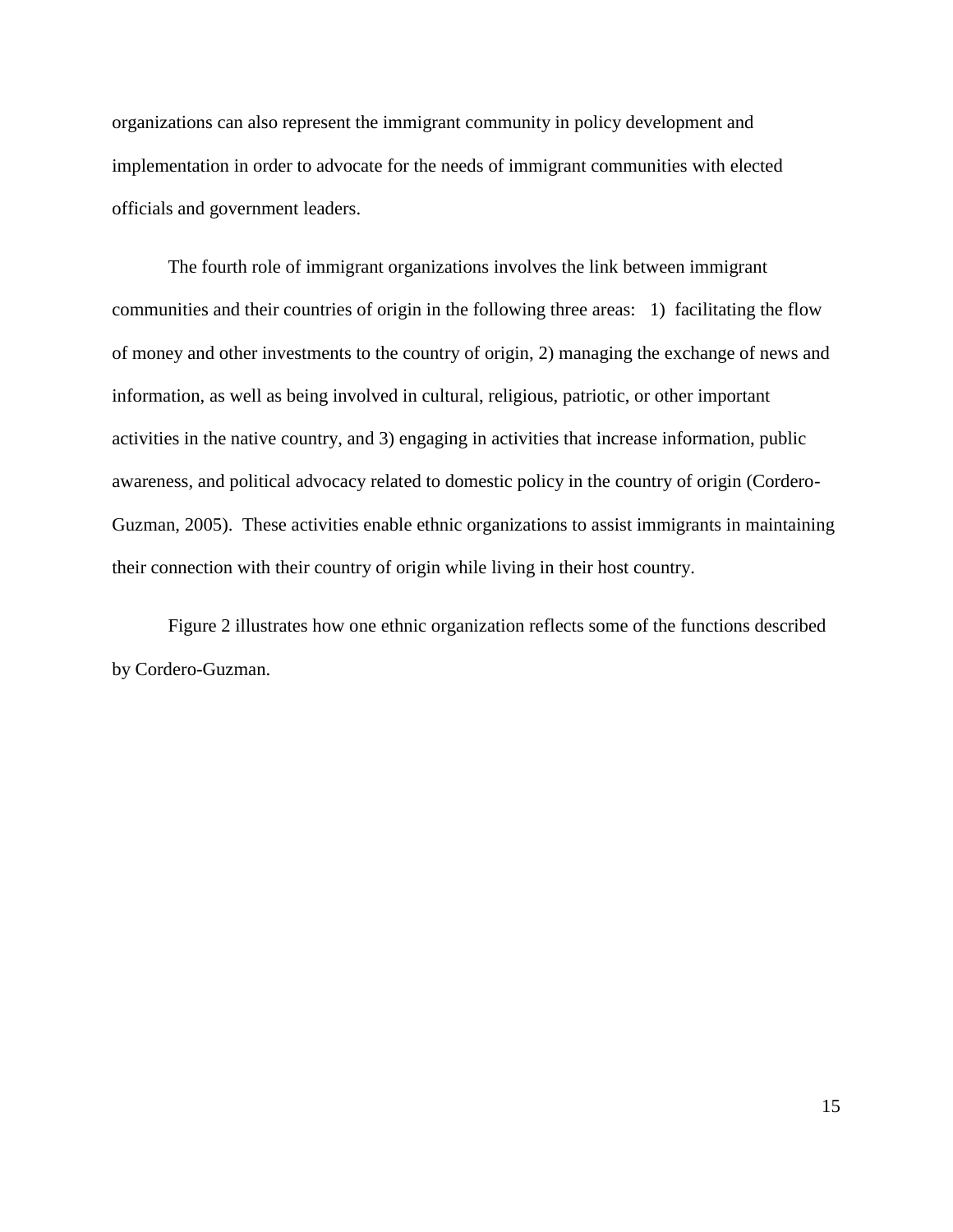# **Figure 2. Asian Community Mental Health Services: An Immigrant Organization**

**ACMHS** is a non-profit organization in the California County of Alameda that has provided mental health services to primarily Asian and Pacific Islander populations. Born out of advocacy efforts of APIs concerned with the lack of culturally competent mental health services for API immigrants and refugees, ACMHS continues the tradition of advocacy by empowering APIs with mental health disabilities and their families to continue to fight for their needs through policy advocacy. Through community organizing, the clients of ACMHS have successfully received funding for various mental health programs.

The agency also helps new immigrants adjust to American culture by sponsoring programs such as art classes, community nights, and youth empowerment groups that bring API immigrants together in a social setting. These events help new immigrants feel connected to their countries of origin and affirm the importance of their ethnic backgrounds as they incorporate American culture.

In addition to counseling services, ACMHS also provides other human services such as case management, education and training (through the Neighborhood Learning Centers), and employment services (through the job-readiness program).

Source: ACMHS Website (www.acmhs.org), 2008.

## *Sector-Based Organizations*

Organizations that serve ethnic populations may also be categorized as sector-based organizations with sector-specific services to different ethnic minorities (e.g. mental health, health, welfare-to-work, and community development services). These organizations may not include a specific ethnic group in the name of their agency and/or in their mission statement, but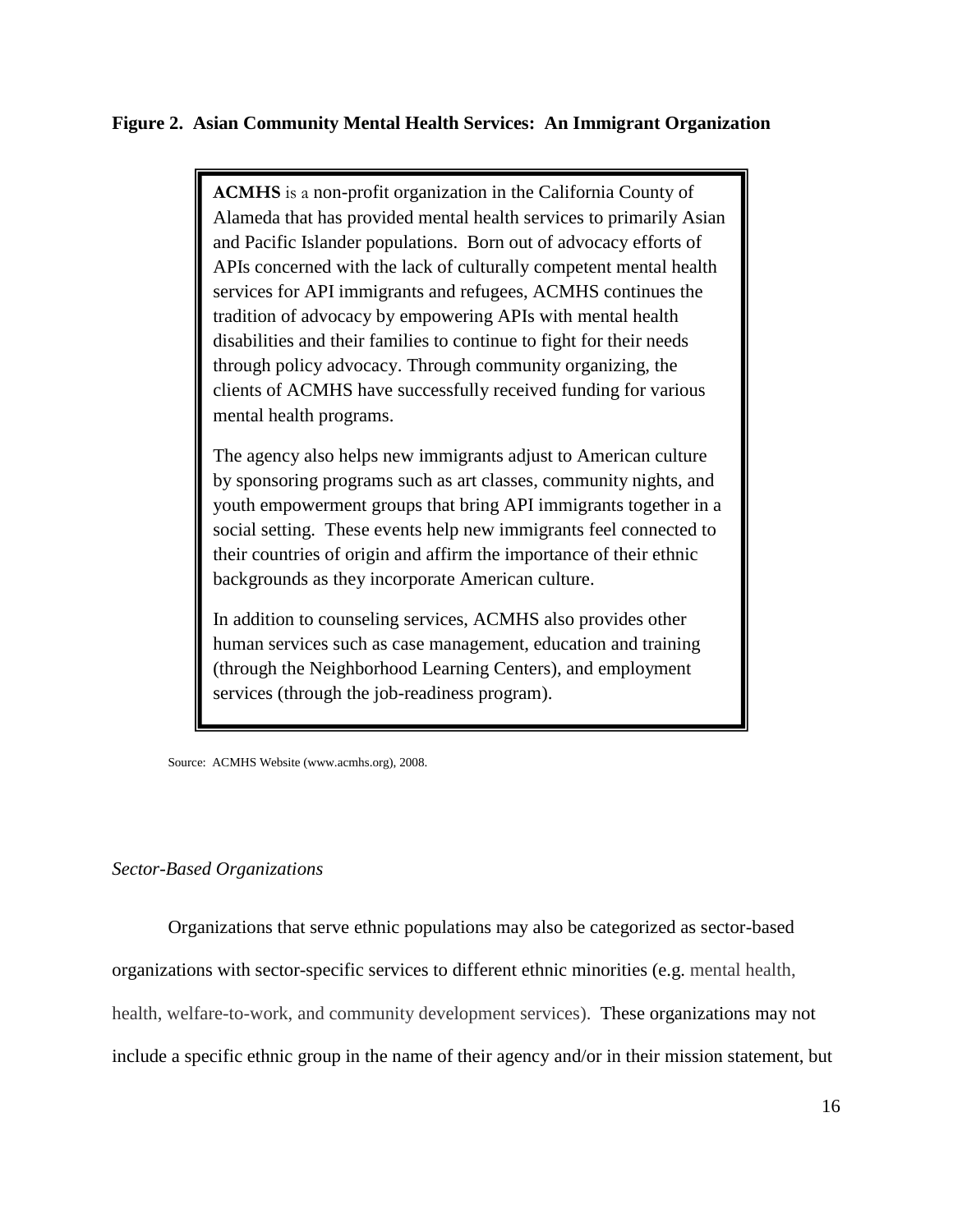are categorized as ethnic organizations because of the nature of their organization and services. For example, sector-based ethnic organizations are usually small and located in ethnic enclaves where they tend to hire and recruit staff and Board members that reflect the cultural diversity of their clients. These practices enable them to provide linguistically and culturally appropriate services that are similar to the characteristics of other ethnic organizations as defined by Jenkins (1981) and Iglehart and Becerra (1995).

Sector-based ethnic organizations specialize in providing services in a particular sector to multiple ethnic groups in the community. Although the majority of clients might represent a particular ethnic group, the staff and services in sector-based ethnic organizations often reflect different ethnic groups in the community. In this way, sector-based ethnic organizations differ from mainstream organizations in the ways that make other ethnic organizations different. For example, mainstream organizations that generally employ staff and recruit Board members with less consideration of their ethnic and cultural background. In contrast, sector-based ethnic organizations make a concerted effort to celebrate the cultural diversity of their clients through day-to-day activities while mainstream organizations tend not demonstrate a cultural consciousness in their programs.

Finally, sector-based ethnic organizations promote community-building within and between ethnic groups. Using their roots in a community, sector-based ethnic organizations provide a common space for social and recreational programs as well as opportunities to promote collaborations and coalition-building that empowers ethnic minority groups to build community relationships. These examples are generally not found in mainstream organizations.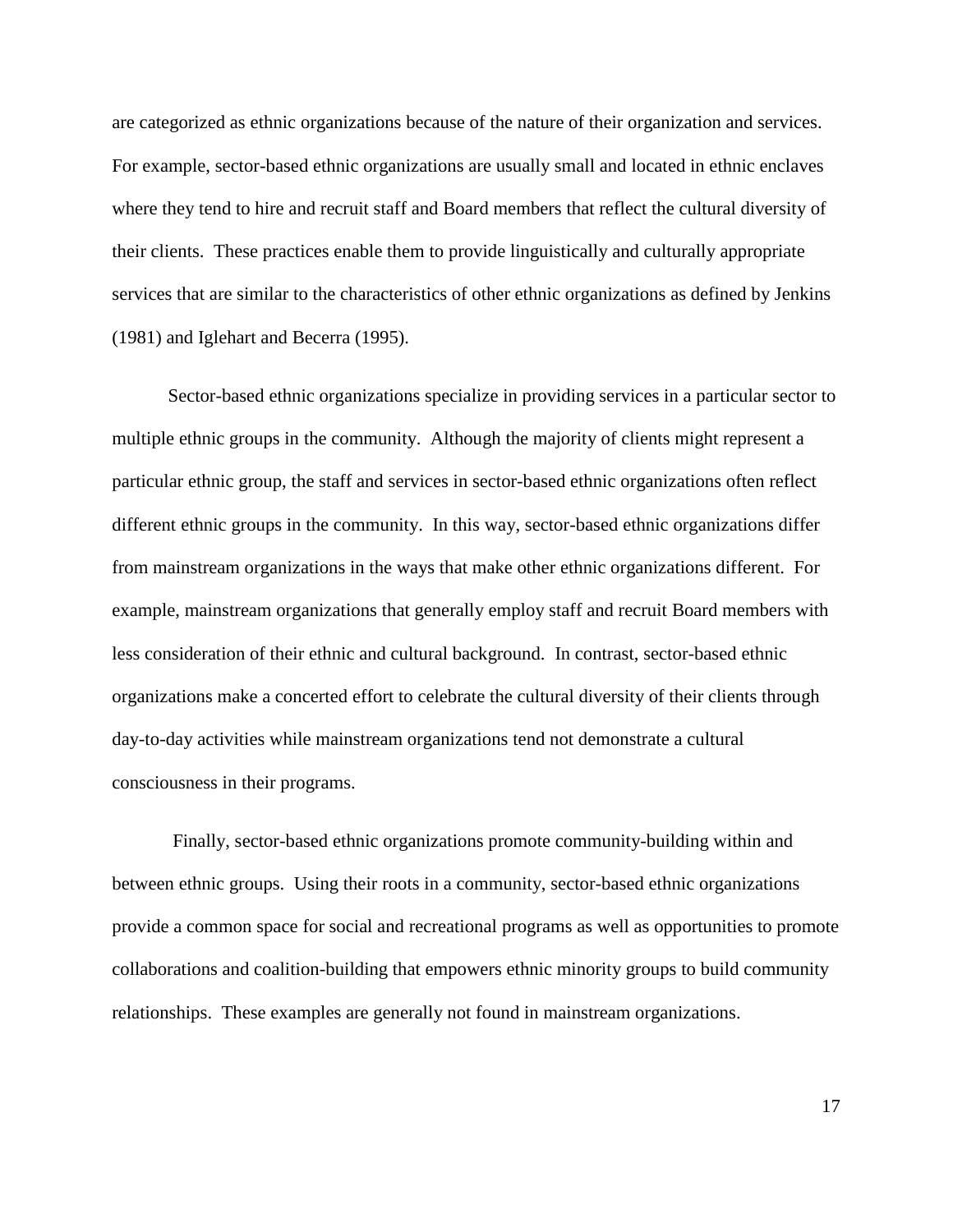Sector-based ethnic organizations are similar to faith-based and immigrant ethnic organizations in that they are created from community needs, located in ethnic enclaves, and reflect the cultural diversity of their clients through staff and the Board of Directors. Figure 3 provides an example of a sector-based ethnic organization.

# **Figure 3. On-Lok's 30th Street Senior Center**

Run under the auspices of On-Lok, the **30th Street Senior Center,**  located in San Francisco, began when a small group of elderly Nicaraguan seniors requested a room in a building on  $30<sup>th</sup>$  street as a gathering place. This small group has grown to become the city's largest multipurpose senior center serving more than 5,000 seniors a year with recreational activities, nutrition programs, bilingual case management, and resources. The goal of 30th Street Senior Center is to help seniors maintain healthy and independent lives in their communities. The average age of the seniors served at the  $30<sup>th</sup>$  Street Senior Center is 78 years. The agency serves Latino (67%), Caucasian (19%), Asian (10%) and African American (1%) seniors.

Source: On-Loc website [\(http://www.onlok.org\)](http://www.onlok.org/), 2008.

In summary, Jenkins (1988) notes that ethnic organizations are able to reach out to ethnic minority communities "who would not be in touch with established, traditional social-service agencies" (p. 104). The term "ethnic organization" refers to three specific types of ethnic organizations (e.g. faith-based, immigrant, and sector-based) that create social connections that affirm and support cultural identities across service sectors.

In addition to accessing nonprofit faith-based, immigrant, and sector-based ethnic organizations, a significant number of ethnic minorities utilize the public service sectors including child welfare, welfare-to-work, health, and mental health (see Appendix B). Even though ethnic minority groups may be over-represented in the client population of public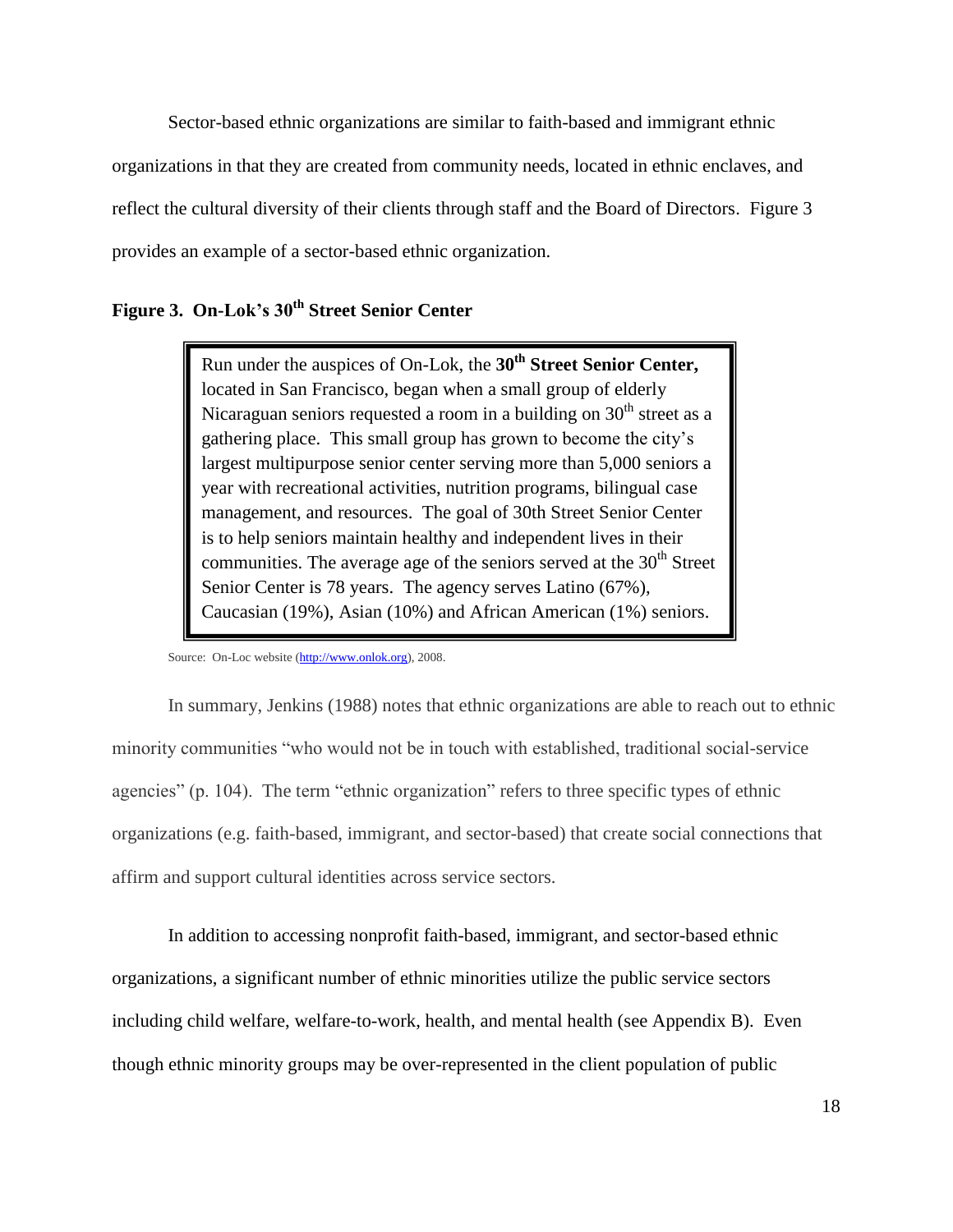agencies, they often experience less satisfaction with public services. These service outcomes have negative impacts that are unique to ethnic minority consumers. For example, even though Asian and Pacific Islanders (API) face the same five year time-limits on CalWORKs as non-Hispanic whites, they are more likely to time-out faster than non-Hispanic whites (Chow, Osterling, & Xu, 2005) due, in part, to multiple service barriers that encourage them to seek out services in ethnic organizations.

As noted in Appendix C, cultural and language barriers may deter ethnic minority clients from accessing public services because they may not be culturally and linguistically appropriate. In addition, organizational and structural barriers, such as location, quality, and costs may also prevent ethnic minorities from seeking services from public or mainstream organizations. Due to these barriers, it is important to understand the engagement strategies of ethnic organizations in order to provide services that are culturally appropriate and responsive to needs of ethnic minority clients. The remainder of this analysis discusses the major findings on engagement strategies in ethnic human service organizations.

#### **Client Engagement Strategies**

In light of the need for services experienced by many ethnic groups (Appendix B) and their varying barriers to service utilization (Appendix C), engagement strategies have increasingly been examined by administrators of both ethnic and mainstream organizations to provide an array of health, mental health, and social services to ethnic minority populations. While increasing the utilization of adequate, accessible, and low-cost services to ethnic groups is the goal of most ethnic organizations, little is known about strategies used by programs to achieve these goals. Knowledge of strategies to engage ethnic minority groups can enhance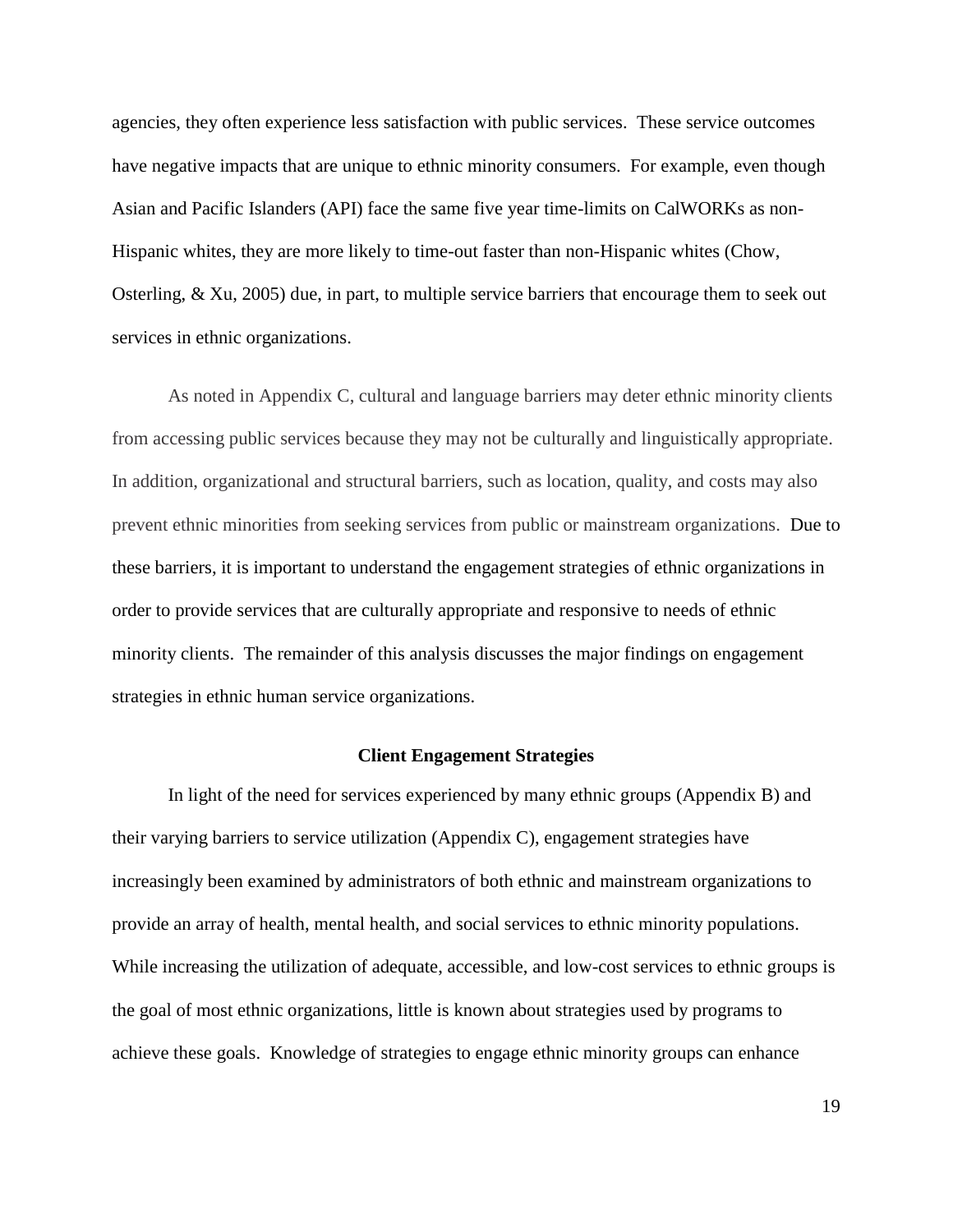service provision of both ethnic and mainstream organizations. However, there are no known experimental studies that describe or empirically evaluate the strategies used by ethnic organizations to engage their clients. Most studies on engagement strategies focus on mainstream organizations. For example, Vu, Anthony, and Austin (forthcoming) describe the engagements strategies used by county welfare-to-work programs to engage adult participants. Others focus on community engagement in general (Centers for Disease Control and Prevention, 1997) or engagement in specific types of programs or activities (Kim, 2005).

The literature identifies two major strategies to promote client engagement: 1) clientfocused strategies and 2) organization-focused strategies. Client-focused strategies are services that staff provide to better assist clients and encourage them to participate. These strategies include ethnic matching of staff and clients, family-focused services, and outreach services. Organizational strategies are administrative strategies that organizations implement to increase engagement. Organizational strategies used by ethnic organizations include locating the organization in existing ethnic communities, recruiting former clients to serve on agency Boards of Directors, and recruiting staff to provide appropriate, competent, and reliable services.

### *Client-Focused Engagement Strategies*

The majority of the literature on client-focused engagement strategies describes the importance of ethnic matching between staff and clients in order to avoid miscommunication and misunderstanding. For example, Blank, Mahmood, Fox, and Guterbock (2002) describe the inability of white mental health providers to help African-American clients due to their lack of understanding of black culture, history, and the experiences of African-Americans in a dominant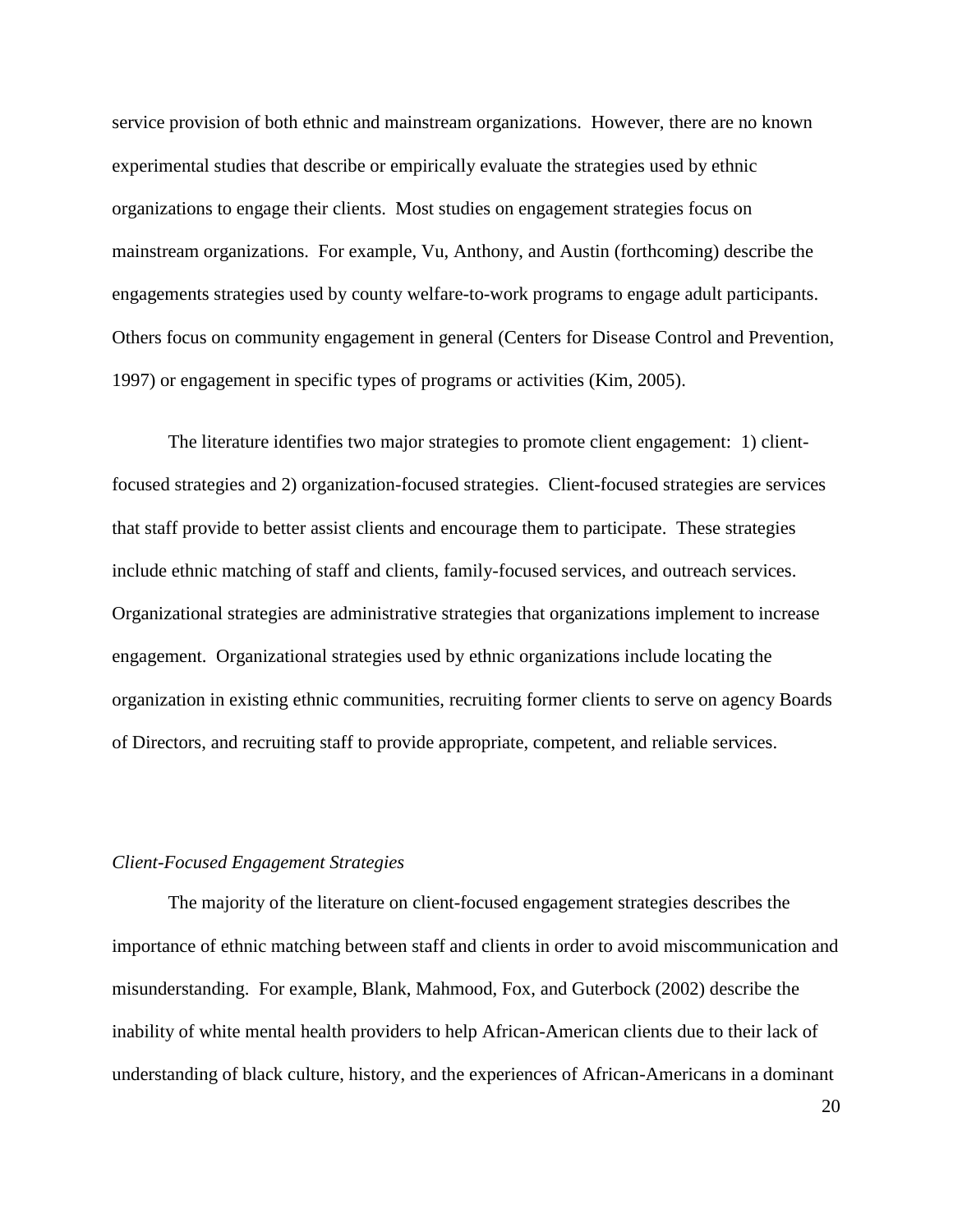middle-class white society. To engage ethnic clients, ethnic human service organizations seek to ethnically and linguistically match practitioners and clients and find that clients are more responsive to services. Sue, [Fujino,](http://www.ncbi.nlm.nih.gov/sites/entrez?Db=pubmed&Cmd=Search&Term=%22Fujino%20DC%22%5BAuthor%5D&itool=EntrezSystem2.PEntrez.Pubmed.Pubmed_ResultsPanel.Pubmed_DiscoveryPanel.Pubmed_RVAbstractPlus) [Hu, Takeuchi, and](http://www.ncbi.nlm.nih.gov/sites/entrez?Db=pubmed&Cmd=Search&Term=%22Hu%20LT%22%5BAuthor%5D&itool=EntrezSystem2.PEntrez.Pubmed.Pubmed_ResultsPanel.Pubmed_DiscoveryPanel.Pubmed_RVAbstractPlus) [Zane \(](http://www.ncbi.nlm.nih.gov/sites/entrez?Db=pubmed&Cmd=Search&Term=%22Zane%20NW%22%5BAuthor%5D&itool=EntrezSystem2.PEntrez.Pubmed.Pubmed_ResultsPanel.Pubmed_DiscoveryPanel.Pubmed_RVAbstractPlus)1991) found that African-American clients experienced positive treatment outcomes as a result of ethnic matching and that ethnic matching was related to the length of treatment in Asian-American, African-American, Mexican-American, and white clients, particularly with non-English speaking immigrants. Chun and Akutsu (2002) confirm the results for Asian and Mexican Americans. In addition, Flaskerud (1986) found that both language and ethnic/racial matching of clinicians and clients are among the most significant predictors of the dropout of clients seeking mental health services. An example of linguistic matching by an ethnic organization is noted in Figure 4.

The lack of understanding can lead to distrust in the client-therapist relationship, potentially undermining the treatment process. Ethnic organizations are able to overcome these obstacles by including Board and staff members in the organization who reflect the ethnicity of their clients.

# **Figure 4. Ethnic Matching in Asian Community Mental Health Services (ACMHS)**

**ACMHS** was established in 1974 by API community providers, activists, and progressive citizens. ACMHS employs nearly 100 multi-cultural, multi-lingual, multi-disciplinary full and part-time staff members who speak 13 different API languages/dialects: Cambodian, Cantonese, Japanese, Khmuu, Korean, Lao, Mandarin, Malay, Mien, Tagalog, Thai, Toishan, and Vietnamese. Each year, ACMHS serves over 3,000 A&PI clients from Alameda and Contra Costa counties.

Source: ACMHS Website (www.acmhs.org), 2008.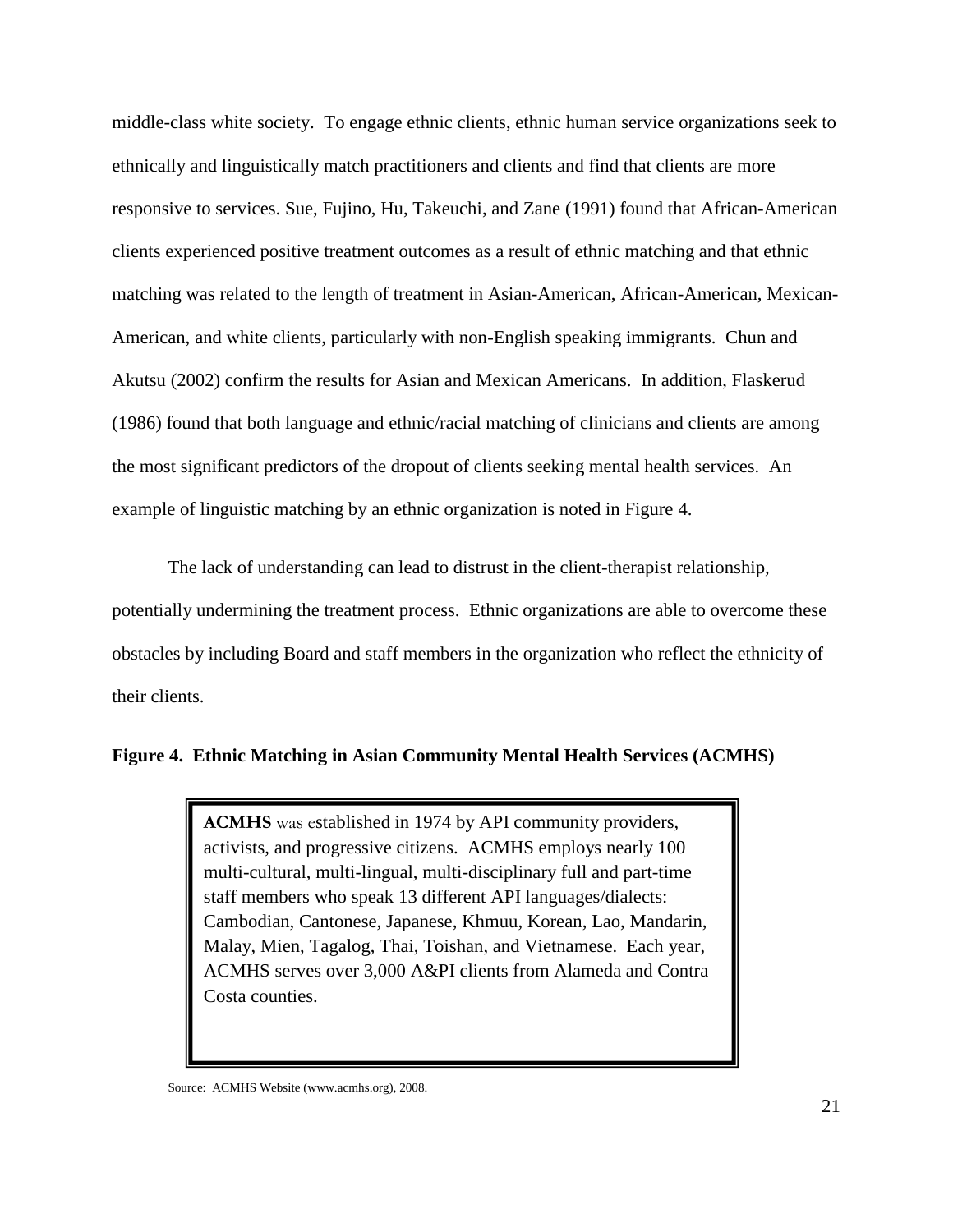Ethnic minorities such as Mexicans (Jenkins, 1981) and APIs (Chow, Bester, Shinn, 2001) have strong connections to their extended families. Many live in the same household and share similar resources. As a result, service plans often involve family members of the recipient of services, especially if the plans involve the issues of transportation, childcare, and treatment costs. For example, Chow, Bester, and Shinn (2001) identified the need for including the families of welfare participants in the engagement process rather than just the individuals themselves because APIs are likely to frame issues in a family or community context. In addition, Flaskerud (1986) suggests that in some cultures, it is appropriate to include the use of or referral to clergy and/or traditional healers in the treatment process.

Beyond client matching, ethnic organizations also employ community members as outreach workers to engage and educate ethnic populations. In the Latino community, health workers or *promotoras* make presentations on health, communication, parenting, and other issues related to the well-being of the family at schools, churches, private homes, and community centers to provide information and make referrals (Pearlman, 2002). Promotoras can either be volunteers or paid staff. Other ethnic organizations also use outreach workers to *train* clients in their communities to provide services for others. Figure 5 illustrates how *promotoras* engage the Latino community in a local health clinic.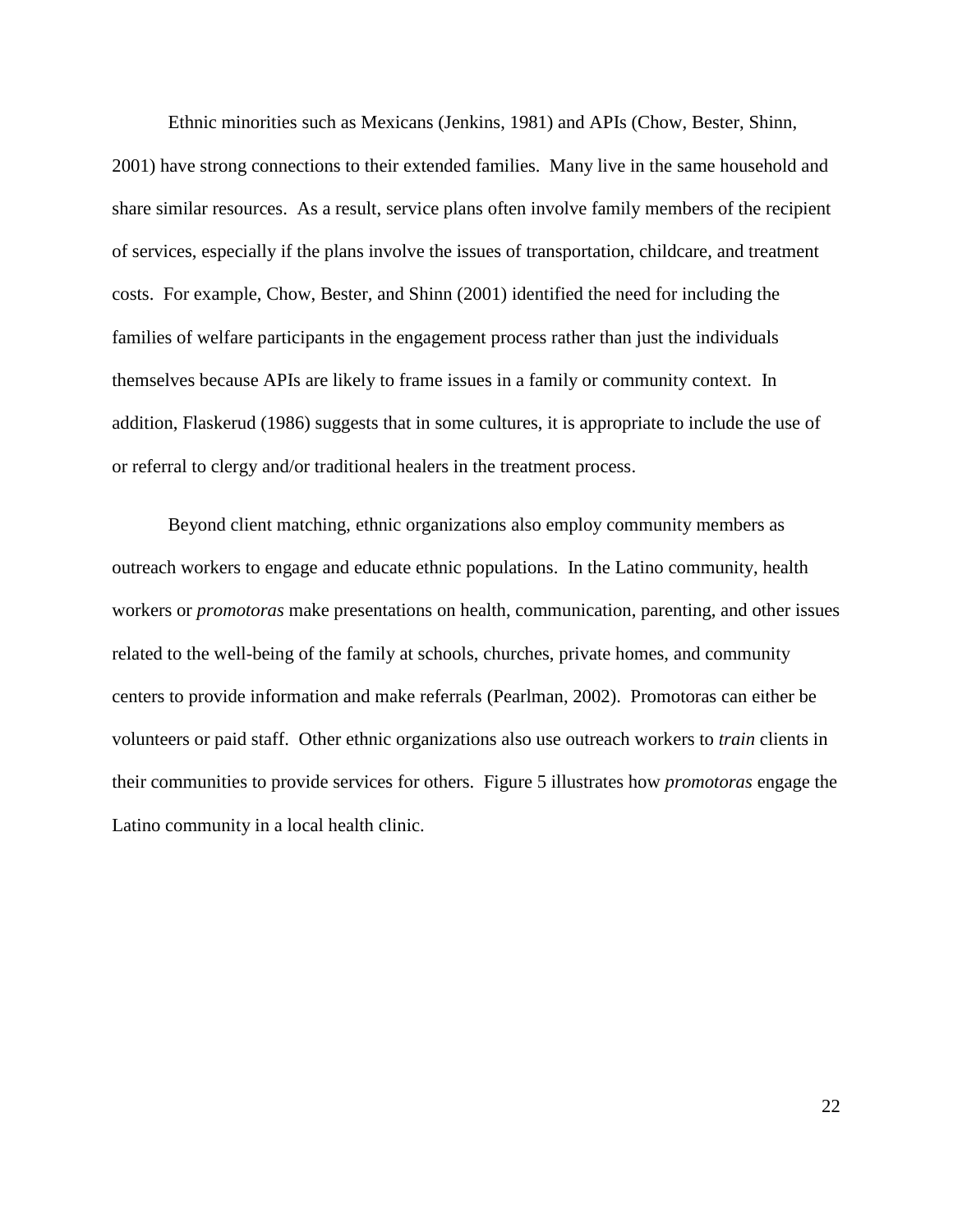**La Clínica de La Raza** serves low-income residents in the eastern area of the San Francisco Bay Area in California by offering lowcost quality health care services for multilingual and multicultural populations at 23 locations in three counties (Alameda, Contra Costa, and Solano counties). To most effectively serve the diverse community of the East Bay, La Clínica hires health practitioners who fluently speak Spanish, English, Chinese, as well as Hindi, Arabic, and Amharic. Using the *promotora* model of health training, La Clínica staff train clients to be health workers in their communities to provide services for others. In doing so, La Clínica staff engages patients who go on to serve members of their communities.

Source: P. Manoleas, personal interview, April 14, 2008; [www.laclinica.org.](http://www.laclinica.org/)

#### *Organization-focused Strategies*

In contrast to client-focused strategies that focus on engaging ethnic groups in participation and service use, organization-focused strategies focus on using administrative resources to engage clients. Since ethnic organizations are usually located in ethnic communities, they are able to engage ethnic minorities who often live in ethnic enclaves (Jenkins, 1981). Flaskerud (1986) found that the location of the agency in an ethnic/racial community can significantly predict dropout rates for clients seeking mental health services. In essence, when there is a need for services that cannot be met by mainstream organizations, the ethnic community comes together to form an ethnic human service organization to fill that need, especially when the need is not addressed by mainstream service delivery systems (Iglehart & Becerra, 1995). For example, ACMHS was formed to fill in the service gap when the mental health needs of API immigrants living in Oakland's Chinatown were not met by mainstream or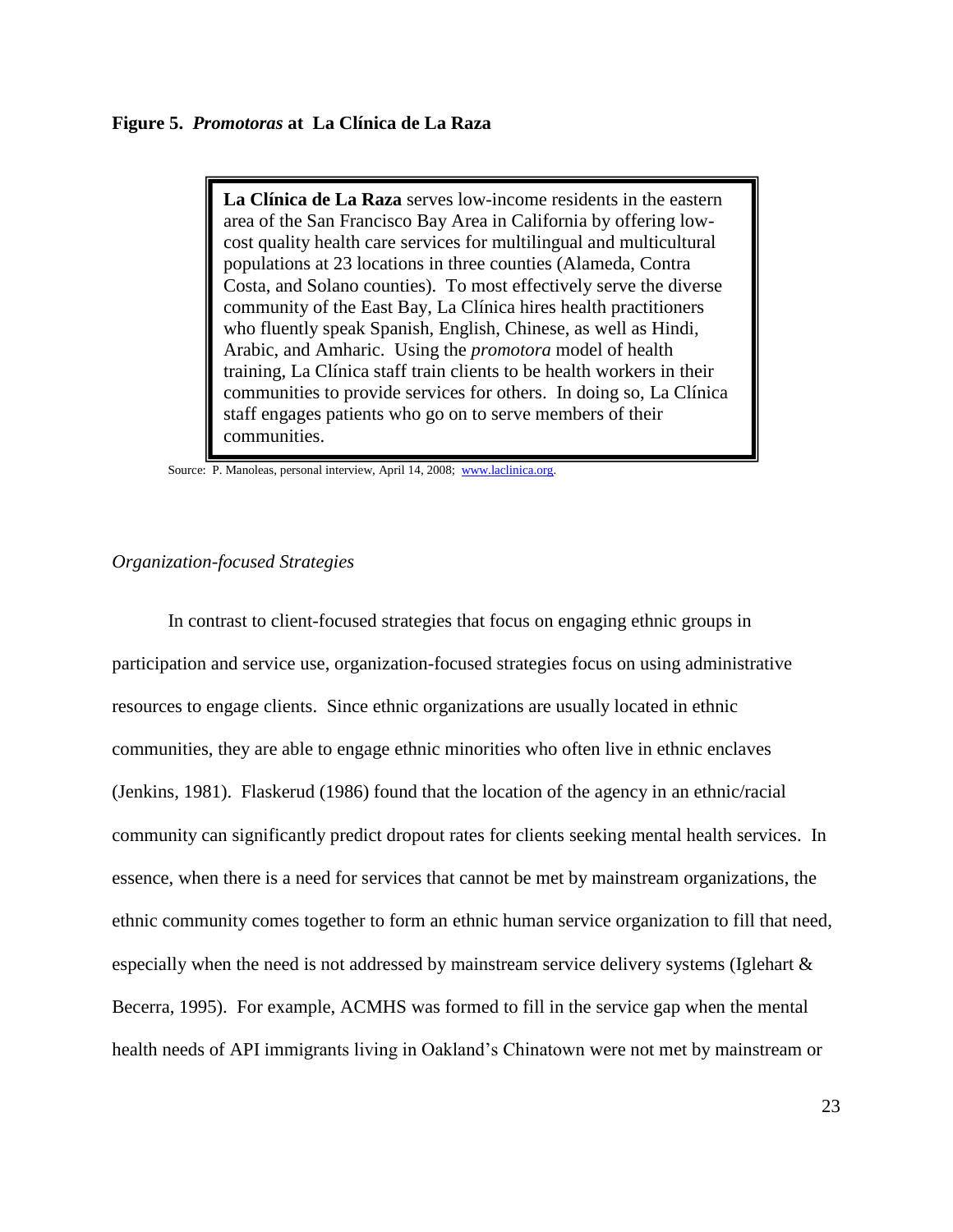public organizations. Similar to many ethnic organizations that have located their services in the communities where their clients live, ACMHS located itself was in Oakland's Chinatown where the need for services was most prevalent.

Another engagement strategy used by some ethnic organizations is to recruit former to serve as full- or part-time staff or to serve on the Board of Directors. Flaskerud (1986) notes that the involvement of clients in the design, evaluation, and marketing of services is one way to achieve culturally-competent services for Asian, Hispanic, and African American clients. Including former clients in the organization achieves the following goals: 1) gives ethnic organizations input from the client perspective (thereby demonstrating its commitment to improve services to clients), 2) helps clients to become stakeholders in the organization (contributing to its community-building function as well as provides employment opportunities for community members), 3) exposes the former client's family and friends to the agency's services, and 4) creates a sense of trust among other clients to know that their family member or friend is working in the organization. Figure 6 provides a description of how former clients were recruited to serve on an agency's Board of Directors.

#### **Figure 6. The Board at La Clínica**

**La Clínica de La Raza** is a community based nonprofit organization governed by an eighteen member Board of Directors, ten members of which are patients of La Clínica. It is the policy of the organization that at least 51 percent of the Board be composed of current patients. The Board of Directors is responsible for governance, fiscal oversight, strategic planning, and institutional advancement of La Clínica. Board members are volunteers and serve without compensation.

Source: P. Manoleas, personal interview, April 14, 2008[; www.laclinica.org.](http://www.laclinica.org/)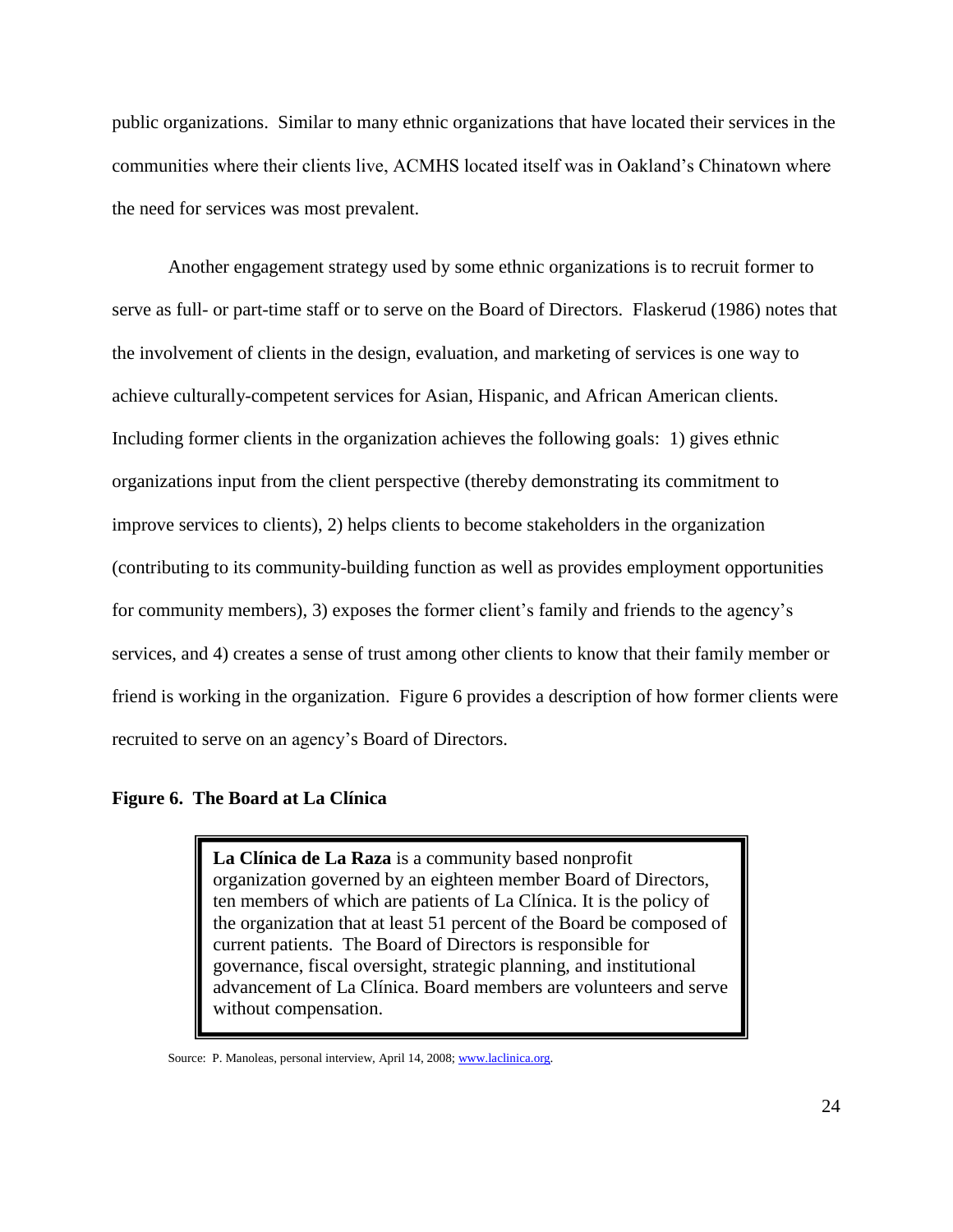By requiring that the majority of the Board be current patients of the organization, La Clínica is able to incorporate the perspectives of service recipients into its operations as a way of monitoring the relevance, quality, and appropriateness of the services.

Providing appropriate, competent, and reliable services on a consistent basis is another strategy used to attract, engage, and retain ethnic minority clients. When effective services are provided, clients not only come back, but they also recommend and encourage other community members to seek services as well. Iglehart and Becerra (1995) have observed that ethnic minority groups may distrust mainstream social systems and services, and thereby decrease their utilization of these services. For example, one study documented the skepticism and suspicion of mainstream services by API populations that reduced the service utilization of Chinese, Korean, and Filipino older adults (Salcido, Nakano, & Jue, 1990). By establishing credibility and rapport, an ethnic organization can demonstrate to clients that quality services represents its commitment to strengthening the community.

Similarly, the credibility of the practitioner can be more important than simply matching clients to staff or using culturally-sensitive techniques (Chun and Akutsu, 2002). As noted by Sue and Zane (1987), Chun and Akutsu note that ascribed and achieved credibility are fundamental to success:

Ascribed credibility relates to the status that is assigned to the therapist prior to the therapy session, whereas achieved credibility refers to the therapist's actual skills and actions. In this context, API women and Latinas may ascribe high credibility to their therapists if they are women who share similar cultural backgrounds. Moreover, therapists can achieve credibility if they develop culturally appropriate conceptualizations of problems, problem resolution strategies, and treatment goals. Therapists who have low ascribed credibility initially may thus achieve credibility over time (p. 63).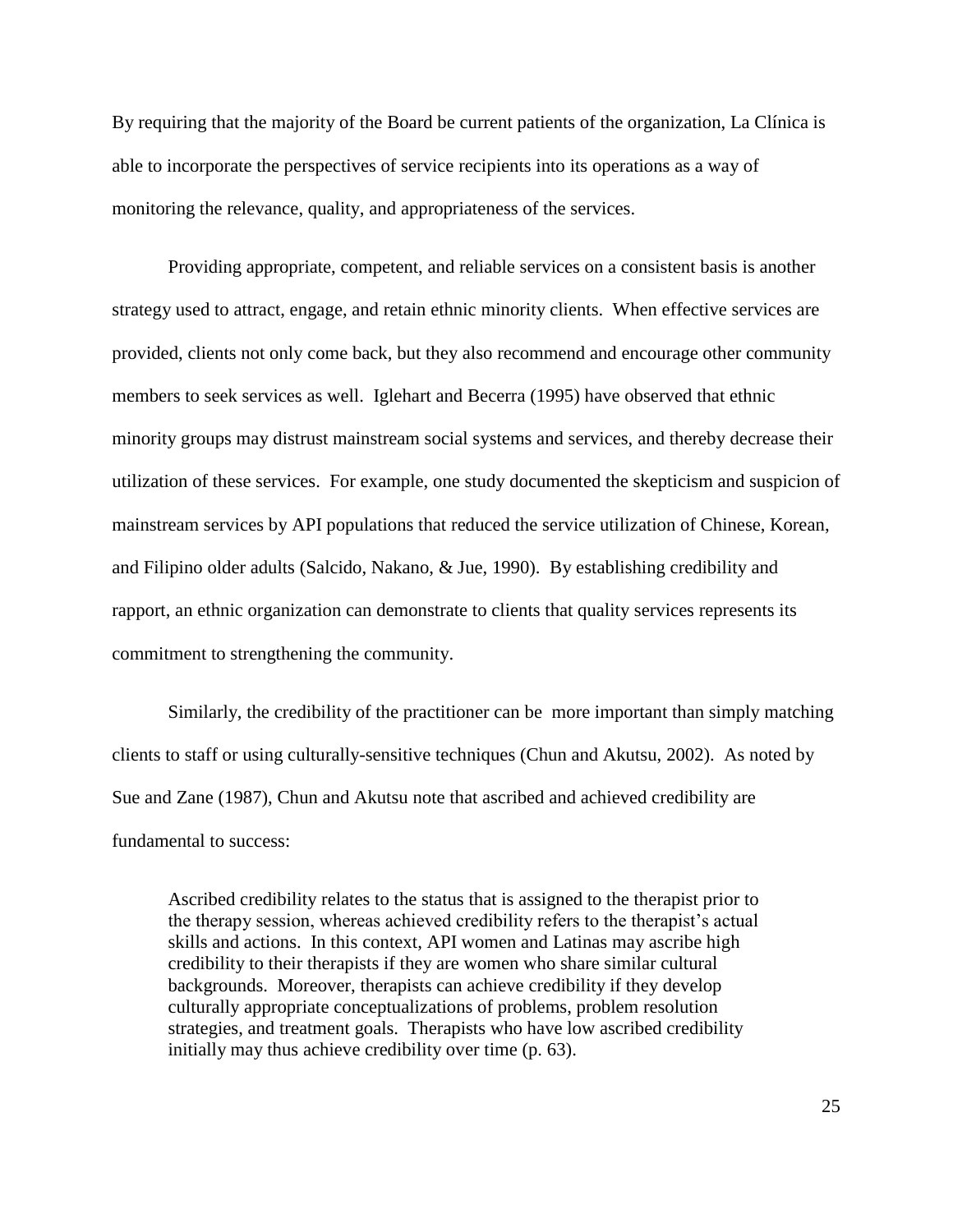In essence, credibility, in combination with other client-focused and organization-focused strategies, can effectively increase the participation of ethnic minorities in a wide variety of services provided by ethnic human service organizations.

Because minority clients, particularly immigrants, often need more than one service to address their social, economic, legal, and medical needs (Flaskerud, 1986), a "one-stop" human service center can make it easier and more convenient for clients to utlize services. Using the DECENT model (developmental, educational, comprehensive, empowerment, networking, and teamwork), Chow (1999) found that neighborhood centers providing multiple services are an effective way to engage minority ethnic groups, particularly immigrant populations.

In the DECENT model, the developmental approach involves an early intervention strategy where programs and services are provided before a problem occurs. For example, educational services focused on basic skills (such as ESL classes and job-training courses) can help immigrants and minorities become self-sufficient. In addition, educating the community itself about available services is vital for service utilization. Neighborhood centers that take a comprehensive and holistic approach to service provision can increase service accessibility and availability for immigrants and ethnic minorities who are unfamiliar or unaware of services.

As the fourth element of the DECENT model, neighborhood centers can empower ethnic minority groups by providing citizenship classes for immigrants, voter registration, census counts, and nonpartisan fundraising events to increase political participation in community activities. Leadership training and recruitment for service on Boards of local non-profits can also facilitate the empowerment of ethnic minority groups as a way of increasing their sense of community. As an integral factor in providing services in a neighborhood context, networking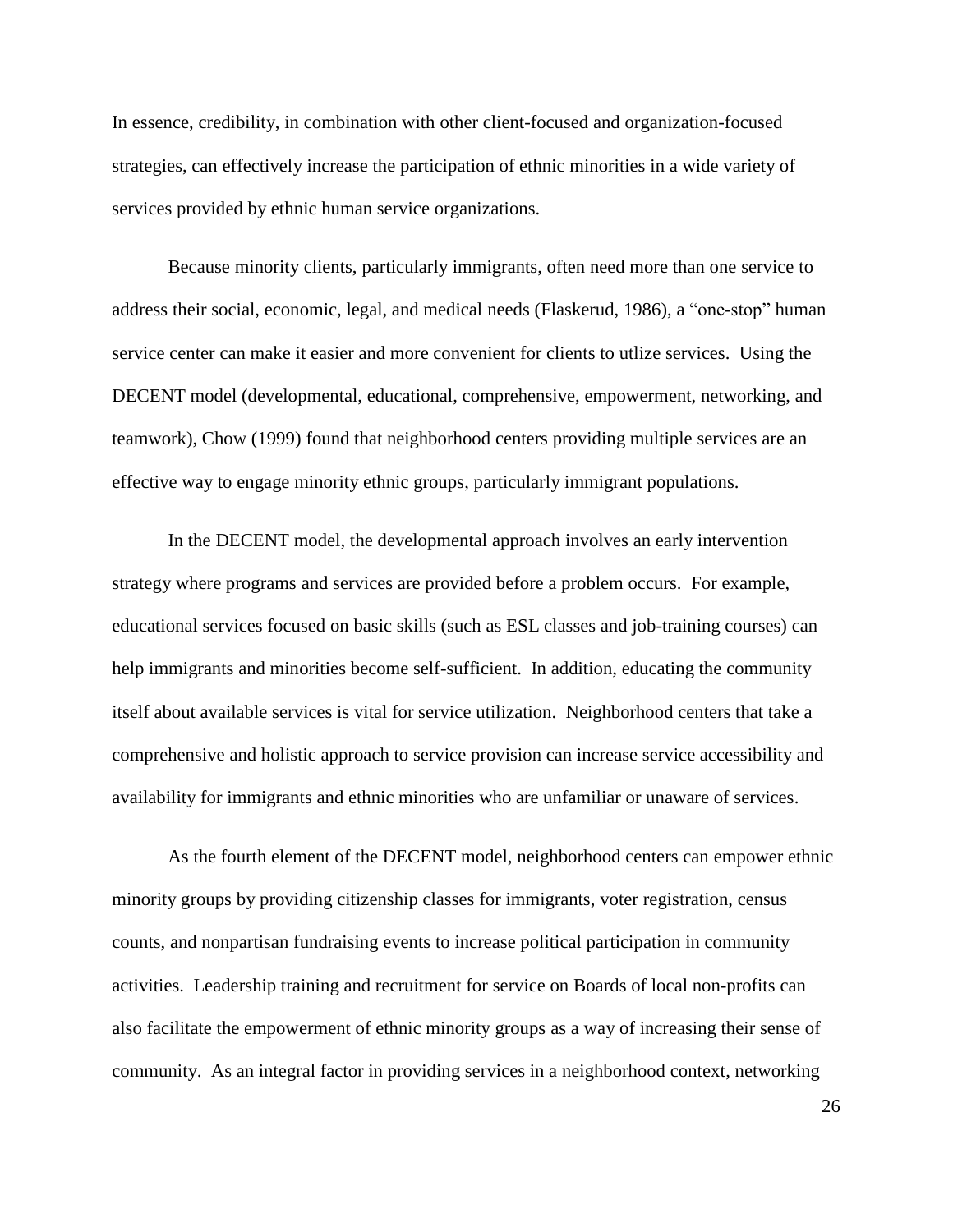often involves outreach efforts to public agencies and the media (to represent the immigrant community concerns), advocacy for ethnic minority needs, referrals for information and resources, and collaboration with other non-profits. The sixth and final element of the DECENT model involves teamwork, especially when providing services to cultures that value harmony and cooperation. For example, a team approach to management enables neighborhood centers to communicate the overall development and direction of the center while considering input from all members of the organization. The DECENT model provides a community-based practice approach for multi-service neighborhood centers. By providing a one-stop hop of services, ethnic minority groups, particularly immigrant populations, can find services in one location instead of navigating through an unfamiliar maze of bureaucracies, agencies and other organizations. Figure 7 describes a faith-based organization that provides multiple services needed by its community.

# **Figure 7. Service Ministries at Allen Temple Baptist Church**

**Allan Temple Baptist Church**, located in East Oakland, California, is a large African-American congregation and the mission of its Health and Social Services Ministries is to strengthen and stabilize families by assisting them to create and maintain healthy environments. The ministries are dedicated to supporting the economically disadvantaged with education, spiritual support, and exposure to positive approaches to life.

The Health and Social Services Ministries includes: the Anger Management/DV Program, the Substance Abuse Program, the Malachi Project (a collaboration with Cosmopolitan Baptist Church) which provides support services to non-custodial fathers, the Job Information Center which provides comprehensive employment services, and parenting classes to improve the social and emotional well-being of children, reduce post-neonatal and child mortality and improve school readiness

Source: http://www.allen-temple.org/socialserv.htm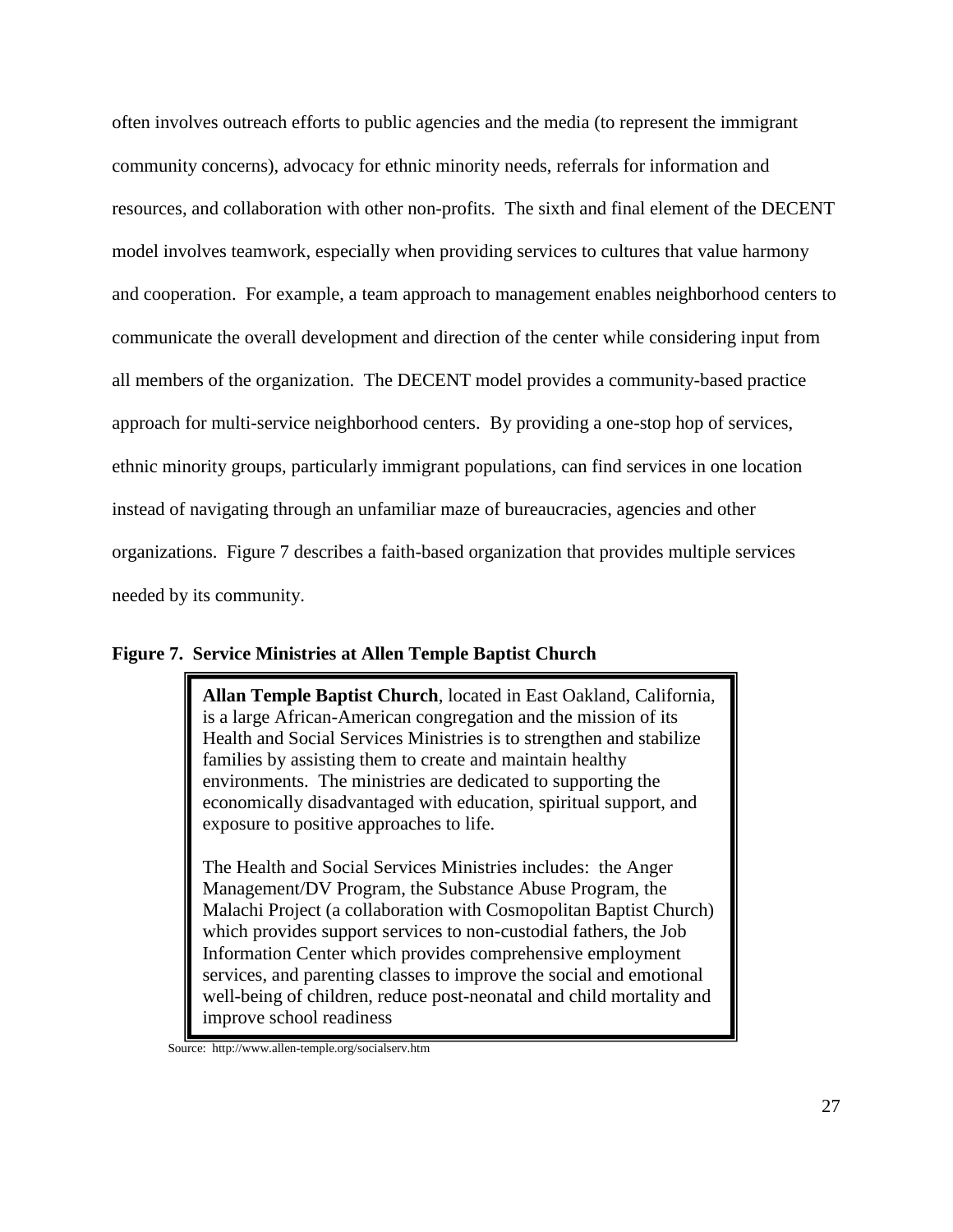Organization-focused strategies for the engagement of ethnic minorities require continuous monitoring in order to improve service delivery processes. In summary, client-focused and organizational-focused strategies were defined and illustrated by the efforts of different ethnic organizations. The concluding section of this analysis identifies the practice and research implications of client-focused and organization-focused strategies.

#### **Implications for Practice**

Ethnic minority organizations have emerged as an important vehicle for service provision to ethnic minority groups. Effective service utilization involves both client-focused strategies (e.g. ethnic matching, family-focused services, and outreach services) and organization-focused strategies (e.g. locating the organization in existing ethnic communities, including former clients on the Board and staff, and providing appropriate, competent, and reliable services). As the number of immigrants and ethnic minority groups continue to increase in the United States (Minckler, 2008), it is expected that their need for human services will also increase. As a result, it is critical for mainstream organizations to learn more effective strategies to engage minority populations and to collaborate with ethnic organizations to help ethnic minorities overcome barriers to service utilization to meet their needs.

As noted in this analysis, faith-based organizations are one type of ethnic organization that provides an array of human services to African-Americans (Vidal, 2001; Levin, 1984) and to Asian-Americans (Min, 1992). A second type of ethnic organization provides human services to immigrants to help them adjust to their new country as well as stay connected to their country of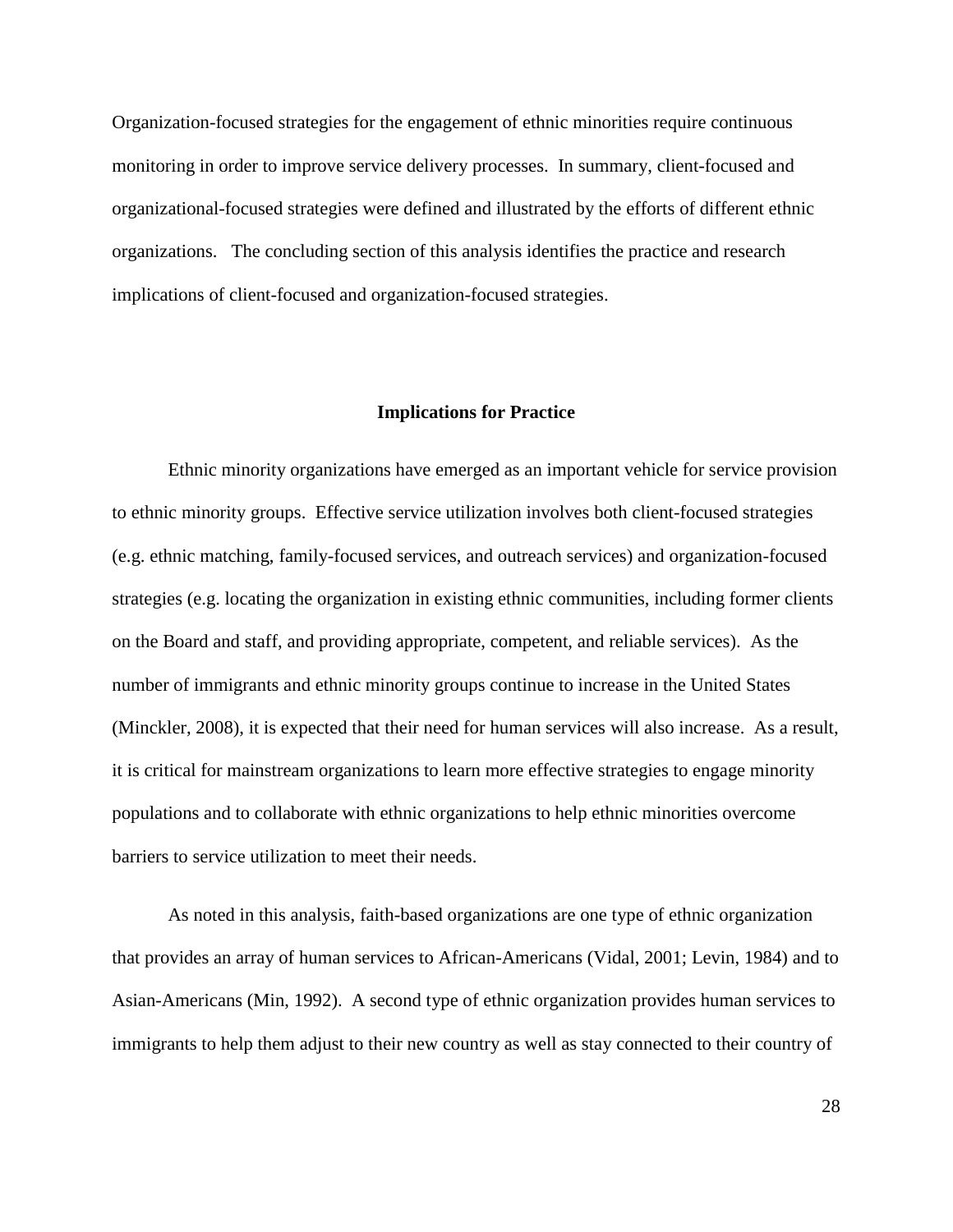origin. The third type of ethnic organization is based in a particular human service sector (mental health, child welfare, welfare-to-work and job services, housing and community development, aging, substance abuse, etc). These sector-based organizations provide programs and services that serve a particular ethnic group. FBOs, immigrant organizations, and sectorbased organizations promote community-building and advocacy efforts through cultural programs and recreational activities as well as education and outreach.

Because the focus of this analysis is ethnic human service organizations, a discussion of cultural competency was not included since it is more relevant to mainstream organizations than ethnic organizations which are designed, by their very nature, to be culturally competent. The strategies used by ethnic organizations to engage their ethnic populations are often different from those used by mainstream organizations. Whereas mainstream organizations, particularly large public human services agencies, hire staff based on their qualifications, not ethnicity, the Board and staff of ethnic organizations reflect the ethnic community that they serve, thus enabling ethnic organizations to provide culturally appropriate services. In addition, ethnic organizations are usually small, community-based agencies that are located within the communities in which they serve. This not only allows clients easy access to services, but it also gives the organization the flexibility to provide programs and services that meet the needs of clients inside and outside the narrow restrictions on government funding.

The literature on ethnic organizations focuses on engaging ethnic minorities in human service organizations, but provides little evidence on the outcomes of each strategy or on the combinations of strategies. For example, there are no known experimental studies that compare the effectiveness of strategies (client-focused or organization-focused) with one another in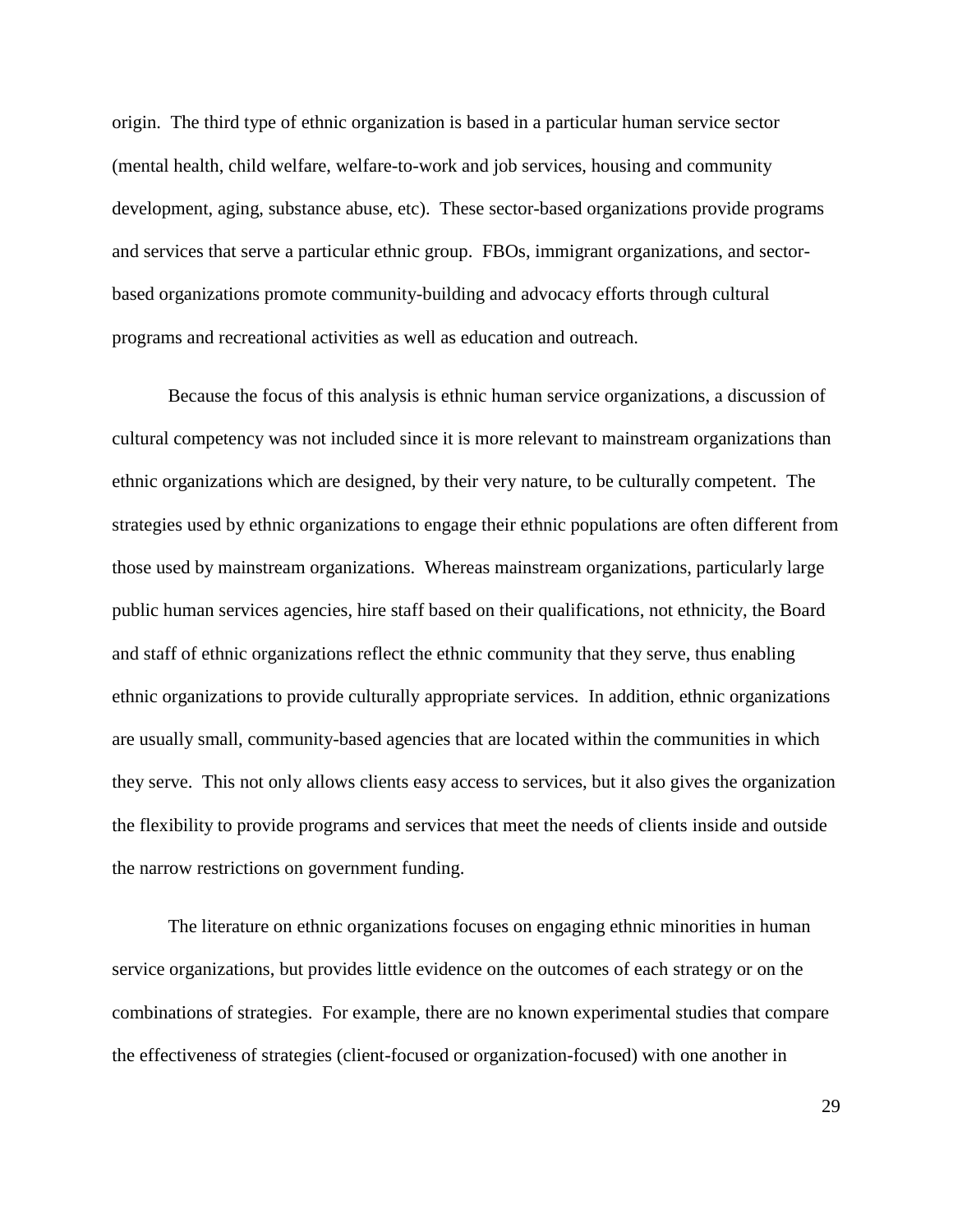different ethnic organizations, nor are there studies that analyze the effective use of combination of strategies. Therefore, future practice research should assess the impact of engagement strategies in both ethnic organizations and mainstream organizations as well as the effectiveness of multiple strategies for engaging ethnic minority clients in both ethnic organizations and mainstream organizations. In addition it is important to determine the generalizability of engagement strategies across different ethnic minority groups. For example, while some researchers suggest that APIs (Chow, Bester, and Shinn, 2001) and Mexicans (Jenkins, 1981) perceive their problems within a family or community context, other ethnic groups may not. Similarly, these perceptions should be assessed across different service sectors (e.g. child welfare, welfare-to-work services, health, and mental health) in order to inform the practices of both ethnic and mainstream organizations. Finally, different models of community practice, such as the use of the DECENT model in neighborhood centers, need to be assessed to determine their effectiveness in delivering public human services to different ethnic minority groups.

In addition to these research directions, both ethnic and mainstream organizations need to focus more attention on engagement strategies (i.e. moving from reactive to proactive). Through inter-organizational meetings, ethnic and mainstream organizations can share strategies and experiences of effective engagement for particular ethnic minority groups in order to foster cooperation and collaborations between organizations that can lead to additional resources for clients. Finally, both mainstream and ethnic organizations need to consult with clients and community members in order to identify effective ways to include the input of service consumers into planning and to reduce the barriers to service utilization.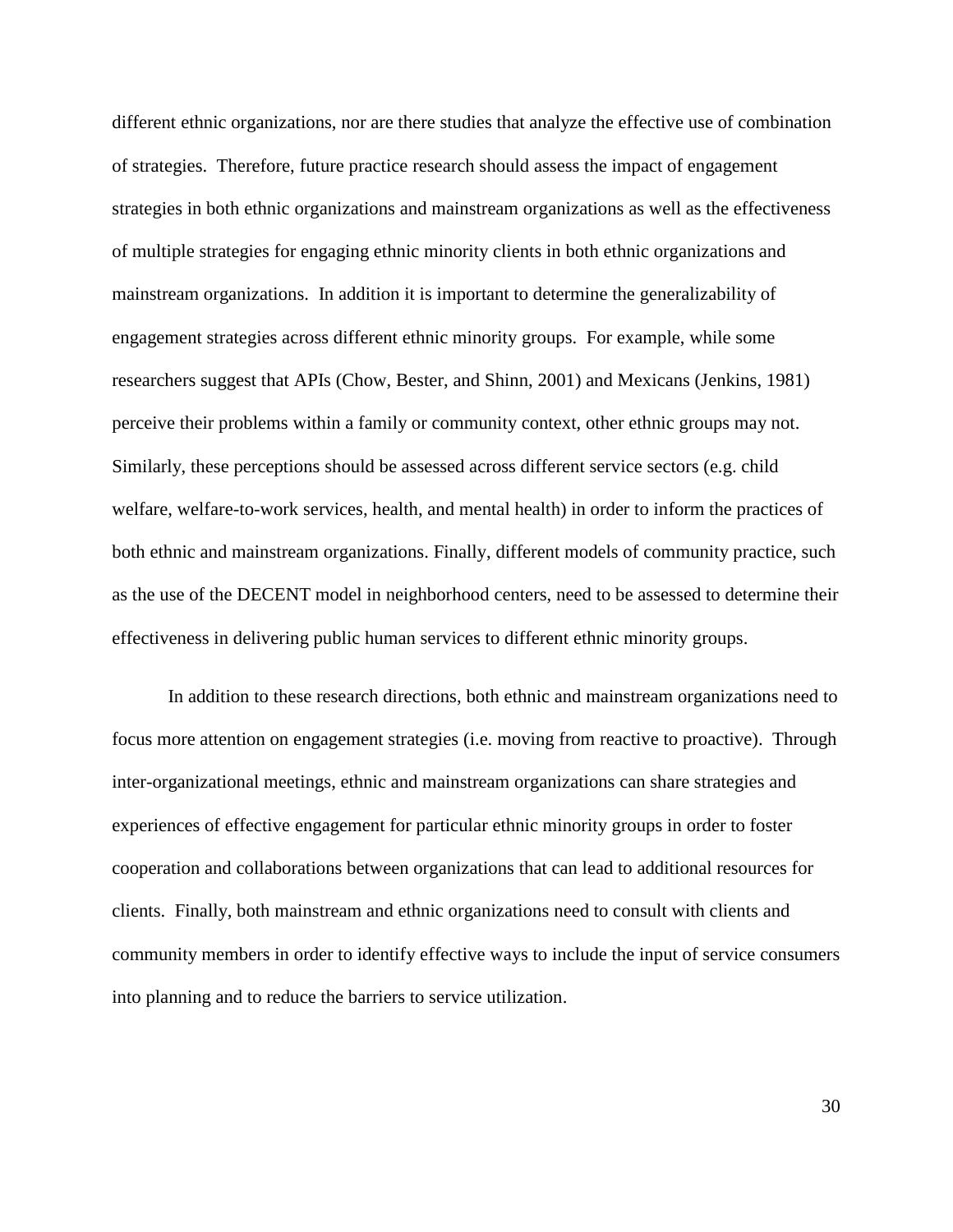#### **Conclusion**

Ethnic organizations have become a significant player in the delivery of human services to ethnic minority populations. While this analysis has focused on particularly on the engagement strategies of ethnic organizations, many issues call for more research. Some of the key research questions include:

- What is the status of ethnic organizations in the United States? How many are there? How are they distributed across the country? What kinds of human services do they promote? Which ethnic minority groups do they serve?
- *What is the relationship between ethnic organizations and public and private mainstream human service providers?* Is there a difference in how services alleviate poverty for families living in poor communities? How do collaborations affect service delivery? What is the impact of ethnic organizations on the communities and the outcomes of cooperation with other human service organizations?
- *How are ethnic organizations structured?* How do ethnic organizations differ from mainstream human service organizations? How do national and state policies affect the ability of each type to provide services? What are the different successes and challenges of ethnic organizations when compared with mainstream organizations when it comes to meeting the needs of different ethnic communities?
- *What is the future of ethnic organizations?* How can these types of organizations thrive and survive? If ethnic organizations are indeed more efficient and effective at delivering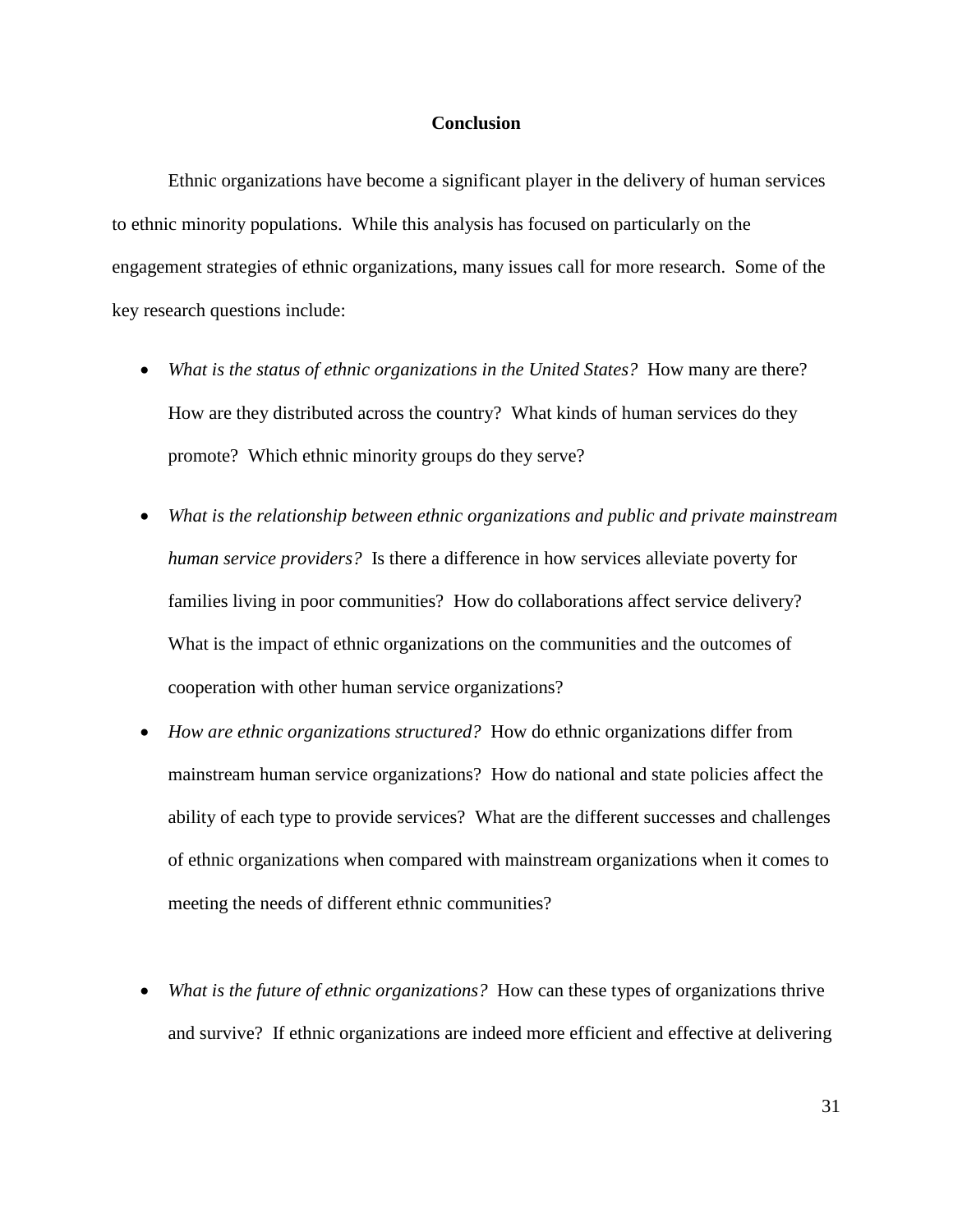human services to ethnic minority populations, how might their successes be replicated in order to provide services to as many ethnic minorities as possible?

Addressing these questions can expand our understanding of ethnic organizations that provide human services.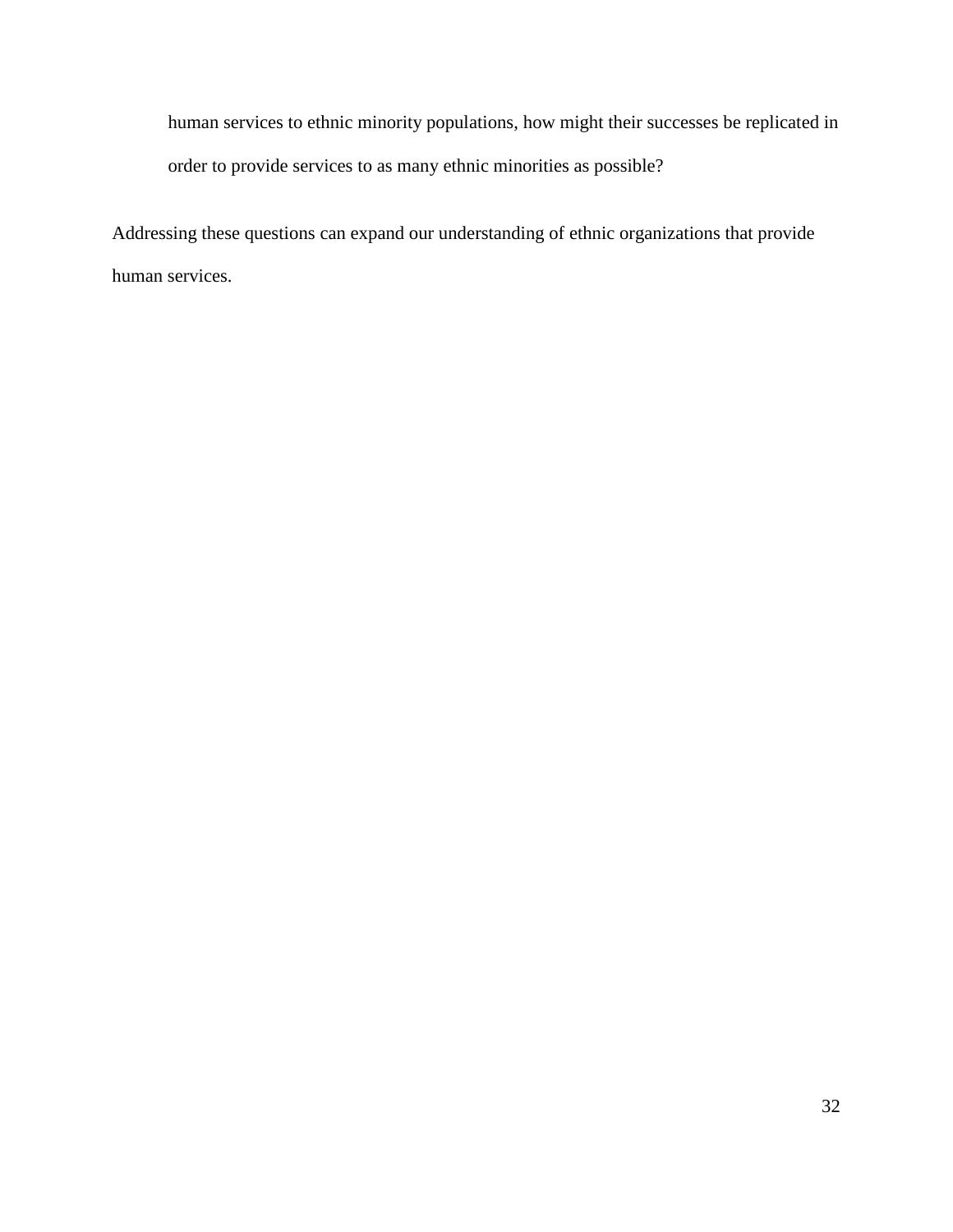#### **References**

- Annie E. Casey Foundation. (2002). Unequal opportunity within the child welfare system. Retrieved March 27, 2008 from [http://www.aecf.org/upload/publicationfiles/fact\\_sheet11.pdf.](http://www.aecf.org/upload/publicationfiles/fact_sheet11.pdf)
- Barnes, P.M. Adams, P.F., & Powell-Griner, E. (2008). Health characteristics of the Asian adult population in the United States, 2004-2006. Retrieved April 1, 2008 from <http://www.cdc.gov/nchs/data/ad/ad394.pdf>
- Barrera, M. (1978). Mexican-American mental health service utilization. *Community Mental Health Journal, 14,* 35-45.
- Bhattacharya, G., & Schoppelrey, S.L. (2004). Preimmigration beliefs of life success, postimmigration experiences, and acculturative stress: South Asian immigrants in the United States. *Journal of Immigrant and Minority Health, 6*(2), 83-92.
- Blank, M.B., Mahmood, M., Fox, J.C., & Guterbock, T. (2002). Alternative mental health services: The role of the black church in the south. *American Journal of Public Health, 92*(10), 1668-1672.
- Brass, P. (1985). Ethnic groups and the state. In Paul Brass (ed.), *Ethnic groups and the state*, (pp.1-56). Barnes and Noble Books: Totowa.
- Broman, C. (1987). Race differences in professional health seeking. *American Journal of Community Psychology, 15,* 473-489.
- Bui, K.T & Takeuchi, D. (1992). Ethnic minority adolescents and the use of community mental health care services. *American Journal of Community Psychology, 20*(4), 403-417.
- Centers for Disease Control and Prevention. (1997). Principles of community engagement. Retrieved July 20, 2008 from [http://www.cdc.gov/phppo/pce/.](http://www.cdc.gov/phppo/pce/)
- Chaves, M. & Higgins, L. (1992). Comparing the community involvement of black and white congregations. *Journal for the Scientific Study of Religion, 31*(4), 425-440.
- Chaves, M. & Tsitsos, W. (2001). Congregations and social services: What they do, how they do it, and with whom. *Nonprofit and Voluntary Sector Quarterly, 30*(4), 660-683.
- Cheung, F.K. & Snowden, L.R. (1990). Community mental health and ethnic minority populations. *Community Mental Health Journal, 26*(3), 277-291.
- Chow, J. (1999). Multiservice centers in Chinese American immigrant communities: Practice principles and challenges. *Social Work, 4*(1), 70-81.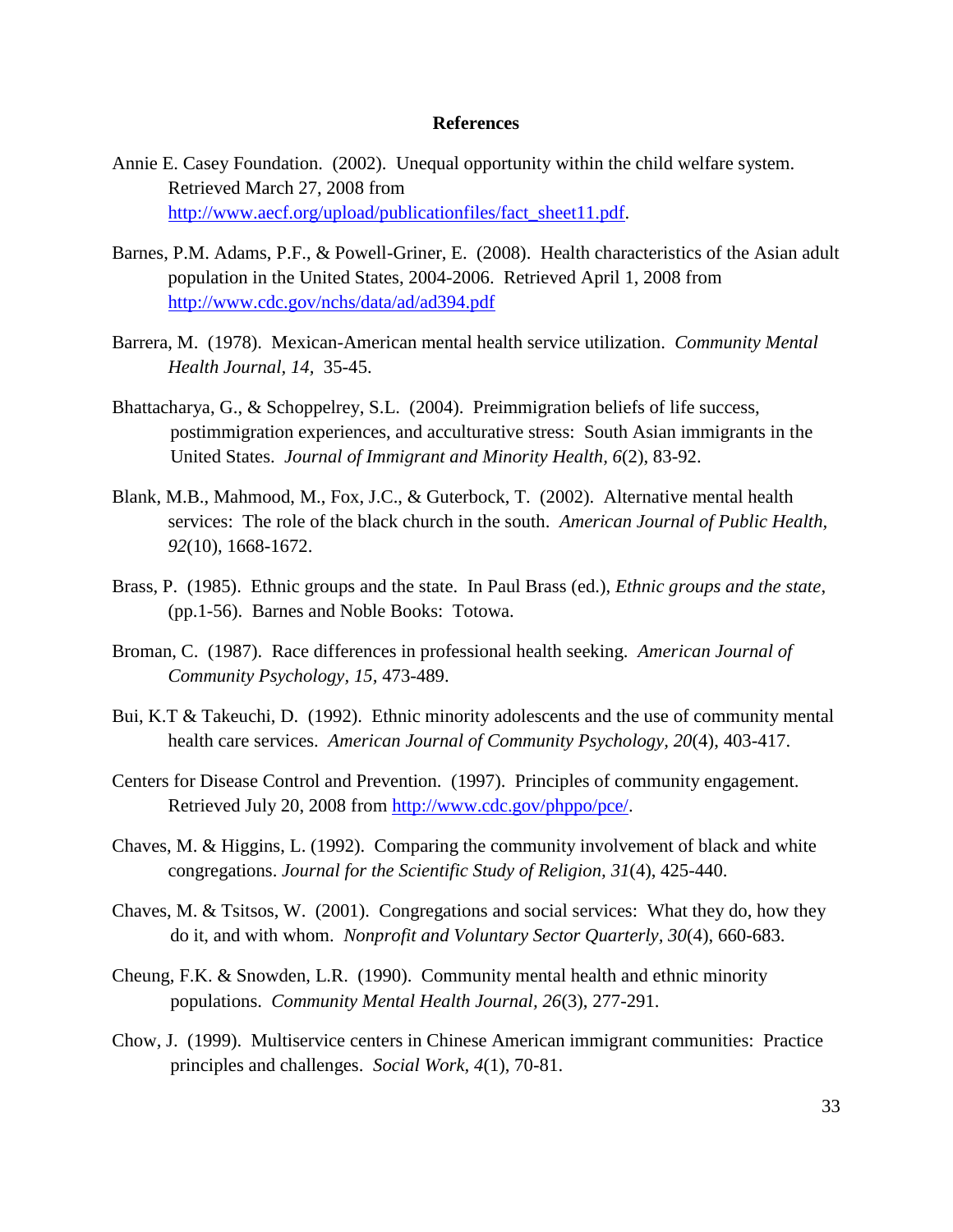- Chow, J.C., Bester, N., & Shinn, A. (2001). AsianWORKs: A TANF program for Southeast Asian Americans in Oakland California. *Journal of Community Practice, 9*(3): 111-124.
- Chow, J.C., Lemon-Osterling, K., & Xu, O. (2005). The risk of timing out: Welfare-to-work services to Asian American immigrants and refugees, *AAPI Nexus, 3*(2), 85-104.
- Chow, J.C., Yoo, G.J., Vu, C.M**.** (2007). Welfare reform and the delivery of welfare-to-work programs to AAPIs: What works? *AAPI Nexus, 5*(2), 77-96.
- Chun, K.M., & Akutsu, P.D.(2002). Acculturation processes among Asian American and Latino families. In G. Marin, P. Balls Organista, & K.M. Chun (Eds.) Acculturation: Advances in Theory, Measurement, and Applied Research. American Psychological Association.
- Cordero-Guzman, H. (2005). Community-based organizations and migration in New York City. Journal of Ethnic and Migration Studies, 31(5), 889-909.
- Cross, T., Bazron, B., Dennis, K., & Isaacs, M. (1989). Towards a cultural competent system of care. Washington, D.C: Georgetown University Child Development Center.
- D'Andrade, A., Lemon, K., Benton, A., Chow, B., & Reyes, C. (2005). Understanding and addressing racial/ethnic disproportionality in the front end of the child welfare system. BASSC Executive Summary.
- Drachman, D. (1992). A stage-of-migration framework for service to immigrant populations. Social Work, 37(1), 68-72.
- Drachman, D, & Paulino, A. (2004). Conclusion. In D. Drachman and A. Paulino (Eds.), Immigrants and social work: thinking beyond the borders of the United States (pp. 161- 171). Journal of Immigrant & Refugee Services, 2(1/2), 2004.
- Drachman, D., & Ryan, A.S. (1998). Immigrants and refugees. In A. Gitterman (ed.), Handbook of social work practice with vulnerable populations (pp. 618-646). Columbia University Press: New York.
- Dunlop, D.D., Manheim, L.M., Song, J., & Chang, R.W. (2002). Gender and ethnic/racial disparities in health care utilization among older adults. The Journals of Gerontology, Psychological Sciences, and Social Sciences, 57, 221-233.
- Flaskerud, J.H. (1986). The effects of culture-compatible intervention on the utilization of mental health services by minority clients. Community Mental Health Journal, 22(2), 127-141.
- Green, J.W. (1999). Cultural awareness in the human services: A multi-ethnic approach. Boston: Allyn and Bacon.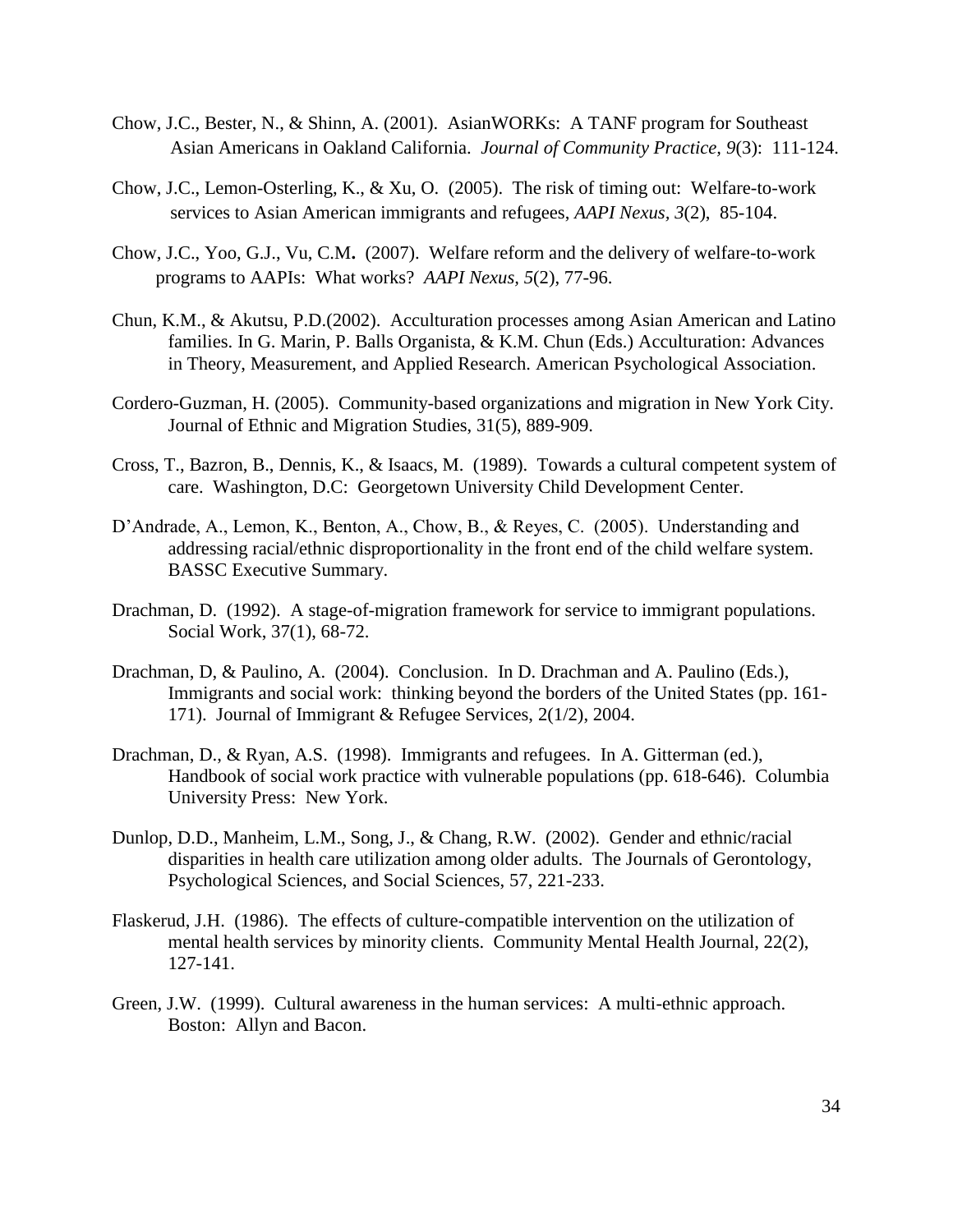- Gutierrez. L. M. (1992). Empowering ethnic minorities in the twenty-first century: The role of human service organizations. In Y. Hasenfeld (Ed.), Human services as complex organizations. Newbuly Park, CA: Sage Publications.
- Hein, J. (1997). [Ethnic organizations and the welfare state: The impact of social welfare](http://apps.isiknowledge.com/WoS/CIW.cgi?SID=4B2F@hmALJ1HBaKd8CN&Func=Links;ServiceName=TransferToWoS;PointOfEntry=FullRecord;request_from=UML;UT=A1997XJ90400006)  [programs on the formation of Indochinese refugee associations.](http://apps.isiknowledge.com/WoS/CIW.cgi?SID=4B2F@hmALJ1HBaKd8CN&Func=Links;ServiceName=TransferToWoS;PointOfEntry=FullRecord;request_from=UML;UT=A1997XJ90400006) Sociological Forum, 12(2), 279-295.
- Hines, A.M., Lemon, K., Wyatt, P., Merdinger, J. (2004). Factors related to the disproportionate involvement of children of color in the child welfare system: A review and emerging themes. *Children and Youth Services Review, 26*(6), 507-527.
- Hodgkinson, V. & Weitzman, M.S. (1993). From belief to commitment: The community service activities and finances of religious congregations in the United States. Washington, D.C.: Independent Sector.
- Holley, L. (2003). Emerging ethnic agencies: Building capacity to build communities. *Journal of Community Practice*, *11*(4), 39-57.
- Iglehart, A.P. & Becerra, R.M. (1995). *Social Services and the ethnic community.* Waveland Press, Inc: Long Grove.
- Jenkins, S. (1981). *The ethnic dilemma in social services*. The Free Press: New York.
- Jenkins, S. (Ed.). (1988). *Ethnic associations and the welfare state: Services to immigrants in five countries*. NY: Columbia University Press.
- Kim, M. (2005). The Community Engagement Continuum: Outreach, mobilization, organizing and accountability to address violence against women in Asian and Pacific Islander communities. Retrieved July 20, 2008 from http://www.apiahf.org/apidvinstitute/PDF/Community\_Engagement\_Report.pdf
- Lee, A., & De Vita, C.J. (2008). Community-based nonprofits serving ethnic populations in the Washington, D.C, metropolitan area. Retrieved June 20, 2008 from <http://www.urban.org/publications/411675.html>
- Levin, J. (1984). The role of the Black church in community medicine . *Journal of the National Medical Association, 76*, 477-483.
- Min, P.G. (1992). The structure and social functions of Korean immigrant churches in the United States. *International Migration Review*, *26*(4), 1370-1394.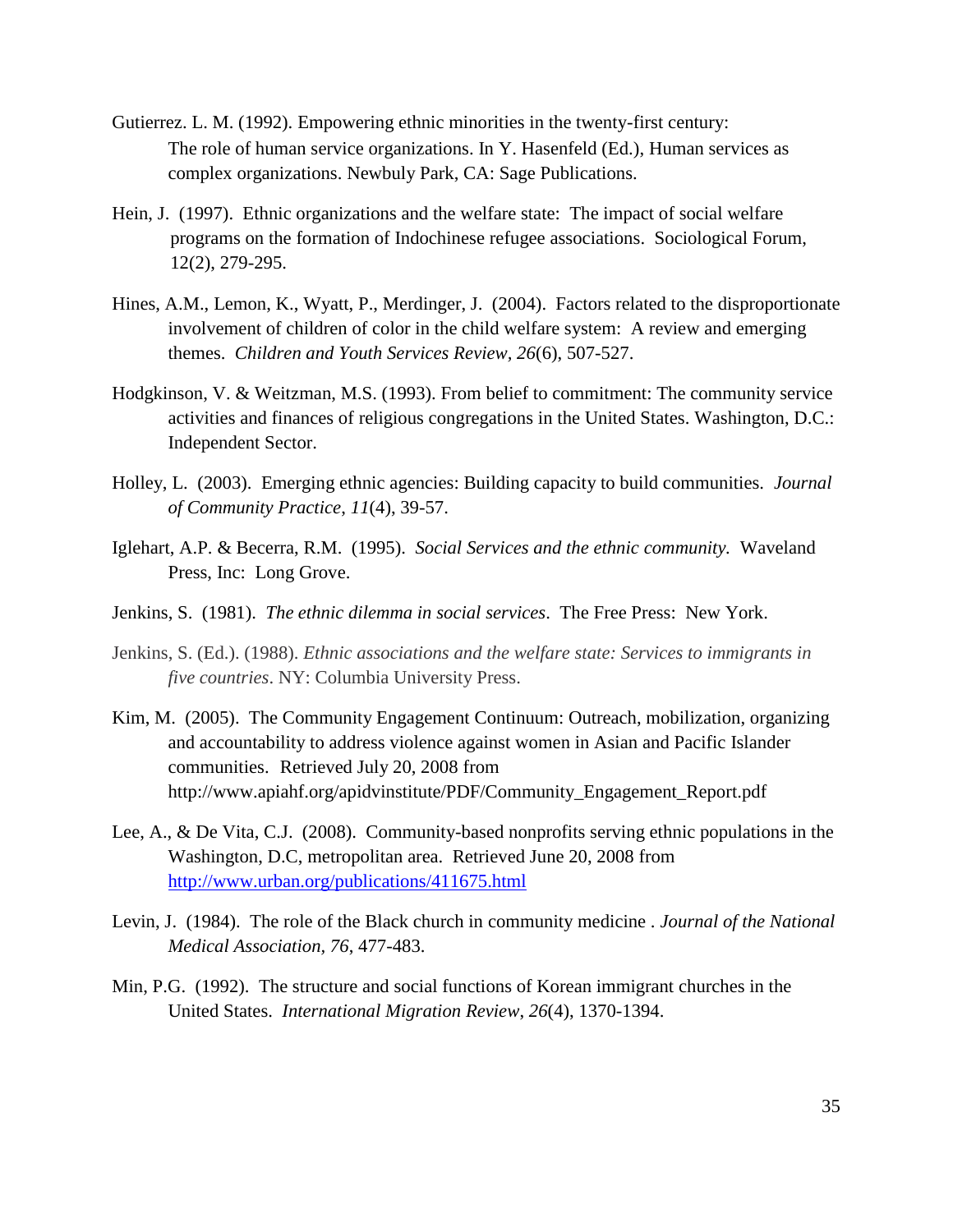- Minckler, D. (2008). U.S minority population continues to grow. Retrieved September 1, 2008 from [http://www.america.gov/st/diversity](http://www.america.gov/st/diversity-english/2008/May/20080513175840zjsredna0.1815607.html)[english/2008/May/20080513175840zjsredna0.1815607.html.](http://www.america.gov/st/diversity-english/2008/May/20080513175840zjsredna0.1815607.html)
- McAdam, D., McCarthy, J.D., & Zald, M.N. (1988). Social movements. In Neil J. Smelsor (ed.), *Handbook of Sociology*, 695-737.
- Montana Historical Society. (n.d). *Independent Order B'nai Brith Records*. Retrieved June 15, 2008 from [http://mhs.mt.gov/research/library/exhibits/bnai.html.](http://mhs.mt.gov/research/library/exhibits/bnai.html)
- Morris, B. Rambo-Freeman, D., & Powell, C. (2005). African American faith-based organizations' involvement in the adoption of African American children: Are they the missing link? *Social Work & Christianity, 32*(1), 44-55.
- Olzak, S. (1992). *The dynamic of competition and conflict*. Stanford University Press: Stanford.
- Ong, P. & Ishikawa, H. (2006). A research agenda: Impacts of welfare reform on Asian Americans and Pacific Islanders (AAPIs). Paper presented at Research Symposium: Impacts of Welfare Reform on Asian Americans and Pacific Islanders. UCLA. Los Angeles, CA.
- Order Sons of Italy in America. (2008). *About OSIA*. Retrieved June 15, 2008 from [http://www.osia.org/public/about/history.asp.](http://www.osia.org/public/about/history.asp)
- O'Sullivan, M.J., Peterson, P.D., Cox, G.B., & Kirkeby, J. (1989). Ethnic populations: Community mental health services ten years later. *Journal of Community Psychology, 17,* 17-30.
- Pearlman, E. (2002). *Promotoras*: Community health leaders. Retrieved May 27, 2008 from [http://www.4children.org/news/102prome.htm.](http://www.4children.org/news/102prome.htm)
- [Perez-Foster, R.](http://oh1.csa.com/ids70/p_search_form.php?field=au&query=perez+foster+rosemarie&log=literal&resolve_au&SID=57am12u98045esjlegjijv98t0) (2001). [When immigration is trauma: Guidelines for the individual and family](http://oh1.csa.com/ids70/view_record.php?id=3&recnum=0&SID=57am12u98045esjlegjijv98t0)  [clinician.](http://oh1.csa.com/ids70/view_record.php?id=3&recnum=0&SID=57am12u98045esjlegjijv98t0) *American Journal of Orthopsychiatry, 71*(2), 153-170.
- Pinderhughes, E. (1989). Understanding race, ethnicity, & power: The key to efficacy in clinical practice. New York: Free Press.
- Polish Roman Catholic Union of America. (2008). *Brief PRUCA History.* Retrieved June 15, 2008 from<http://www.prcua.org/about.htm>
- Salcido, R., Nakano, C., & Jue, S. (1990). The use of formal and informal health and welfare services of the Asian American elderly: An exploratory study. *Californian Sociologist, 3,* 213-229.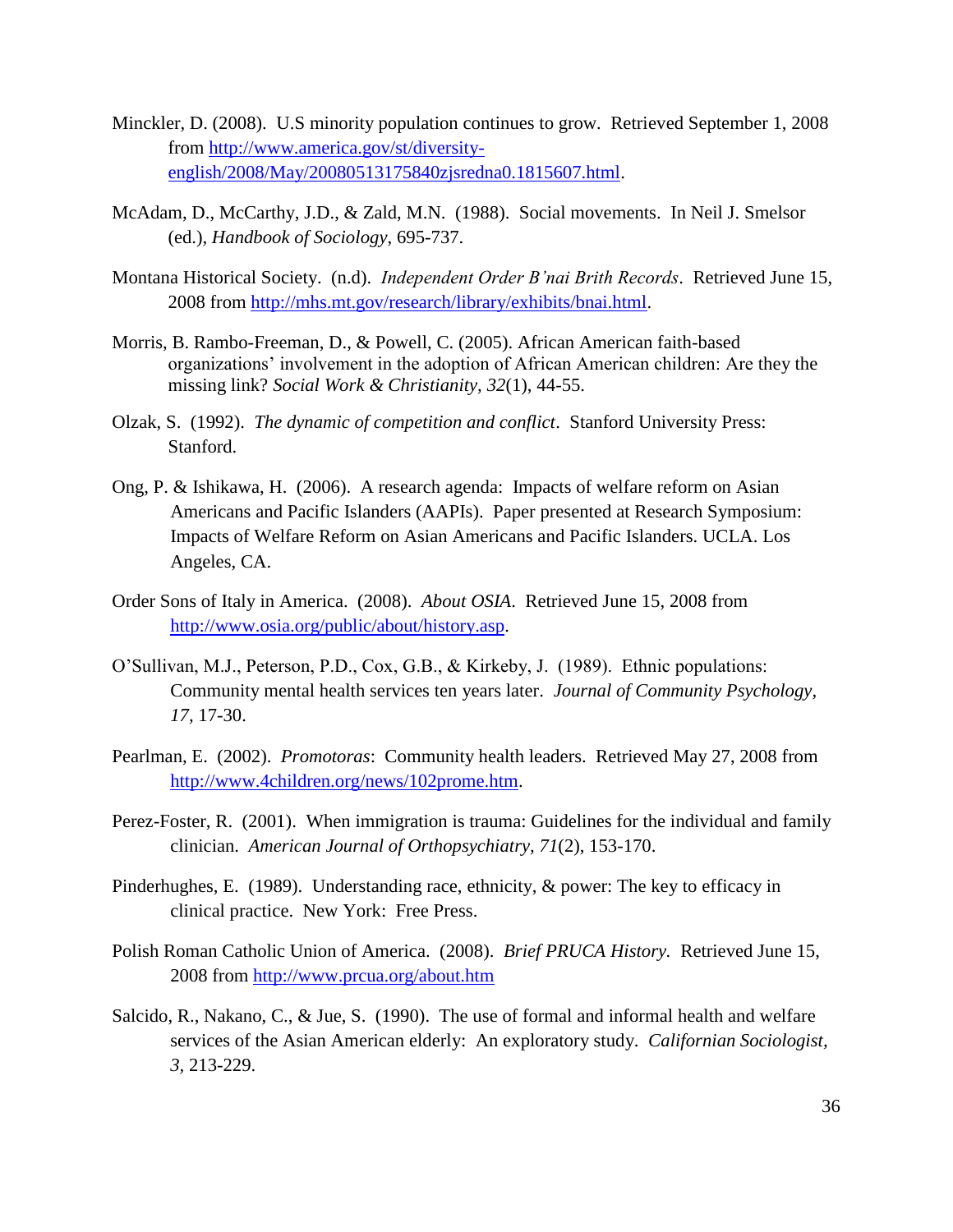- Ramakrishnan, S.K., Viramontes, C. (2006). Civic inequalities: Immigrant volunteerism and community organizations in California. Retrieved June 21, 2008 from <http://www.ppic.org/main/publication.asp?i=531>
- Sue, S. (1977). Community mental health services to minority groups. *American Psychologist, 32*, 616-624.
- [Sue, S.](http://www.ncbi.nlm.nih.gov/sites/entrez?Db=pubmed&Cmd=Search&Term=%22Sue%20S%22%5BAuthor%5D&itool=EntrezSystem2.PEntrez.Pubmed.Pubmed_ResultsPanel.Pubmed_DiscoveryPanel.Pubmed_RVAbstractPlus), [Fujino, D.C.](http://www.ncbi.nlm.nih.gov/sites/entrez?Db=pubmed&Cmd=Search&Term=%22Fujino%20DC%22%5BAuthor%5D&itool=EntrezSystem2.PEntrez.Pubmed.Pubmed_ResultsPanel.Pubmed_DiscoveryPanel.Pubmed_RVAbstractPlus), [Hu, L.T.](http://www.ncbi.nlm.nih.gov/sites/entrez?Db=pubmed&Cmd=Search&Term=%22Hu%20LT%22%5BAuthor%5D&itool=EntrezSystem2.PEntrez.Pubmed.Pubmed_ResultsPanel.Pubmed_DiscoveryPanel.Pubmed_RVAbstractPlus), [Takeuchi, D.T.](http://www.ncbi.nlm.nih.gov/sites/entrez?Db=pubmed&Cmd=Search&Term=%22Takeuchi%20DT%22%5BAuthor%5D&itool=EntrezSystem2.PEntrez.Pubmed.Pubmed_ResultsPanel.Pubmed_DiscoveryPanel.Pubmed_RVAbstractPlus), & [Zane, N.W.](http://www.ncbi.nlm.nih.gov/sites/entrez?Db=pubmed&Cmd=Search&Term=%22Zane%20NW%22%5BAuthor%5D&itool=EntrezSystem2.PEntrez.Pubmed.Pubmed_ResultsPanel.Pubmed_DiscoveryPanel.Pubmed_RVAbstractPlus) (1991). Community mental health services for ethnic minority groups: A test of the cultural responsiveness hypothesis. *Journal of Consulting and Clinical Psychology, 59*(4), 533-540.
- Sue, S. & Morishima, J.K. (1982). *The mental health of Asian Americans*. San Francisco: Jossey-Bass.
- Wagner, T.H. & Guendelman, S. (2000). Healthcare utilization among Hispanics: Findings from the 1994 Minority Health Survey. *American Journal of Managed Care,* 6(3), 355- 364.
- Weil, M. O. (1996). Community building: Building community practice. *Social Work*, *41*(5), 481-499.
- White, Courtney, & Fifield. (1998). The race factor in child welfare. Retrieved March 19, 2008 from [http://www.nycfuture.org/content/reports/report\\_view.cfm?repkey=9.](http://www.nycfuture.org/content/reports/report_view.cfm?repkey=9)
- Williams, S.J., Diekr, P., Drucker, W.L., & Richardson, W.C. (1979). Mental health services: Utilization by low-income enrollees in a prepared group practice plan and in an independent practice plan. *Medical Care, 17*, 139-151.
- United States Census Bureau. (n.d). Historical poverty tables. Retrieved March 17, 2008 from <http://www.census.gov/hhes/www/poverty/histpov/hstpov3.html>
- United States Department of Health and Human Services. (2003). TANF "leavers", applicants, and caseload studies: Preliminary analysis of racial differences in caseload trends and leaver outcomes. Retrieved on March 30, 2008 from [http://aspe.hhs.gov/hsp/leavers99/race.htm#tab2.](http://aspe.hhs.gov/hsp/leavers99/race.htm#tab2)
- United States Department of Health and Human Services. (2007). National Healthcare Disparities Report. Retrieved March 12, 2008 at <http://www.ahrq.gov/qual/nhdr07/Chap4.htm#racial>
- Vail, A. (1978). Factors influencing lower-class Black patients' remaining in treatment. *Journal of Consulting and Clinical Psychology, 46,* 341.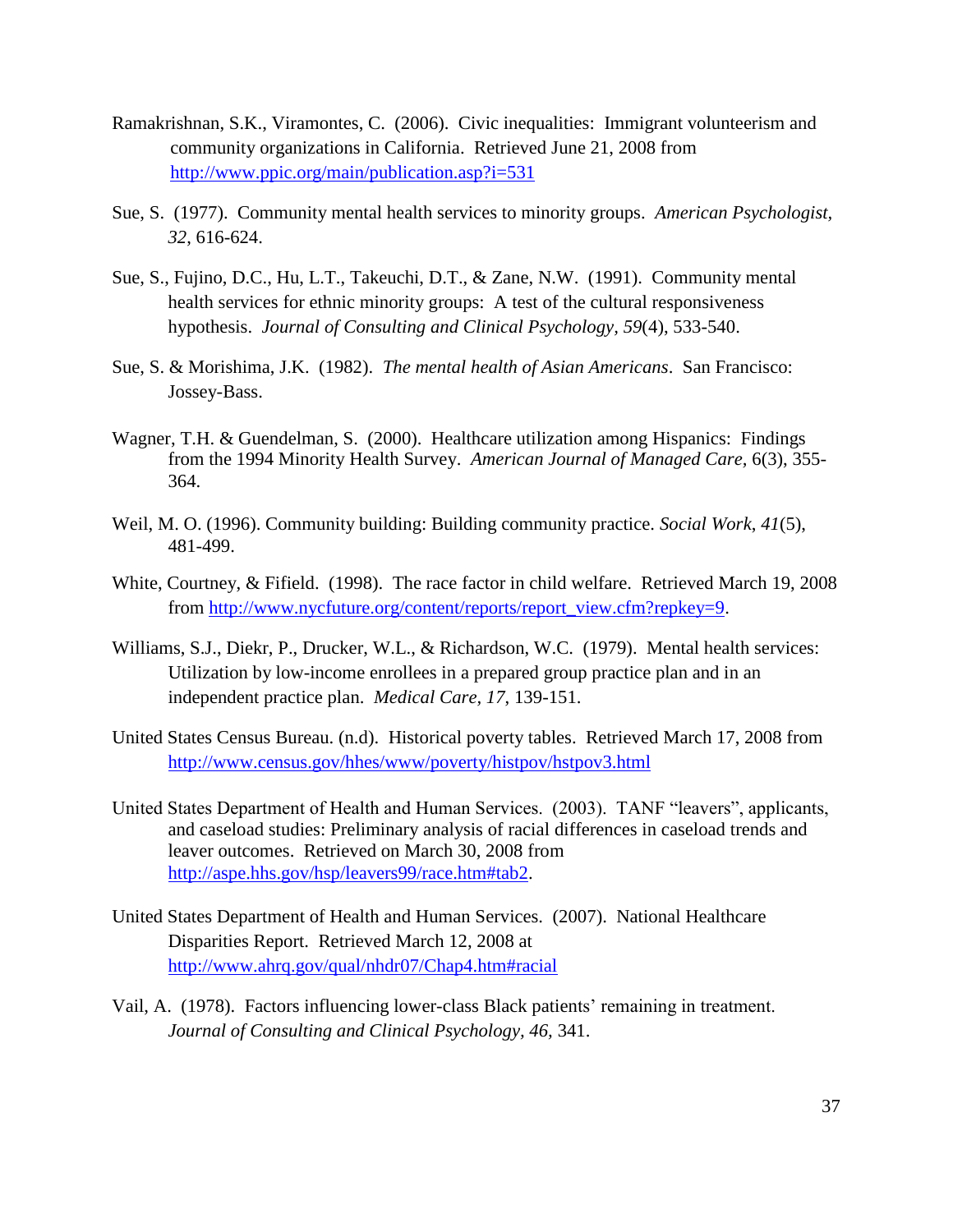- van Ecke, Y. (2005). *Immigrants: An attachment perspective*. Social Behavior and Personality, *33*(5), 467-476.
- Vernon, S.W. & Roberts, R.E. (1982). Prevalence of treated and untreated psychiatric disorders in three ethnic groups. *Social Science and Medicine, 16*, 1575-1582.
- Vidal, A.C. (2001). Faith-based organizations in community development. Retrieved March 16, 2008 from [http://www.huduser.org/Publications/PDF/faithbased.pdf.](http://www.huduser.org/Publications/PDF/faithbased.pdf)
- Wagner, T.H. & Guendelman, S. (2000). Healthcare utilization among Hispanics: Findings from the 1994 Minority Health Survey. *American Journal of Managed Care,6*(3), 355- 364.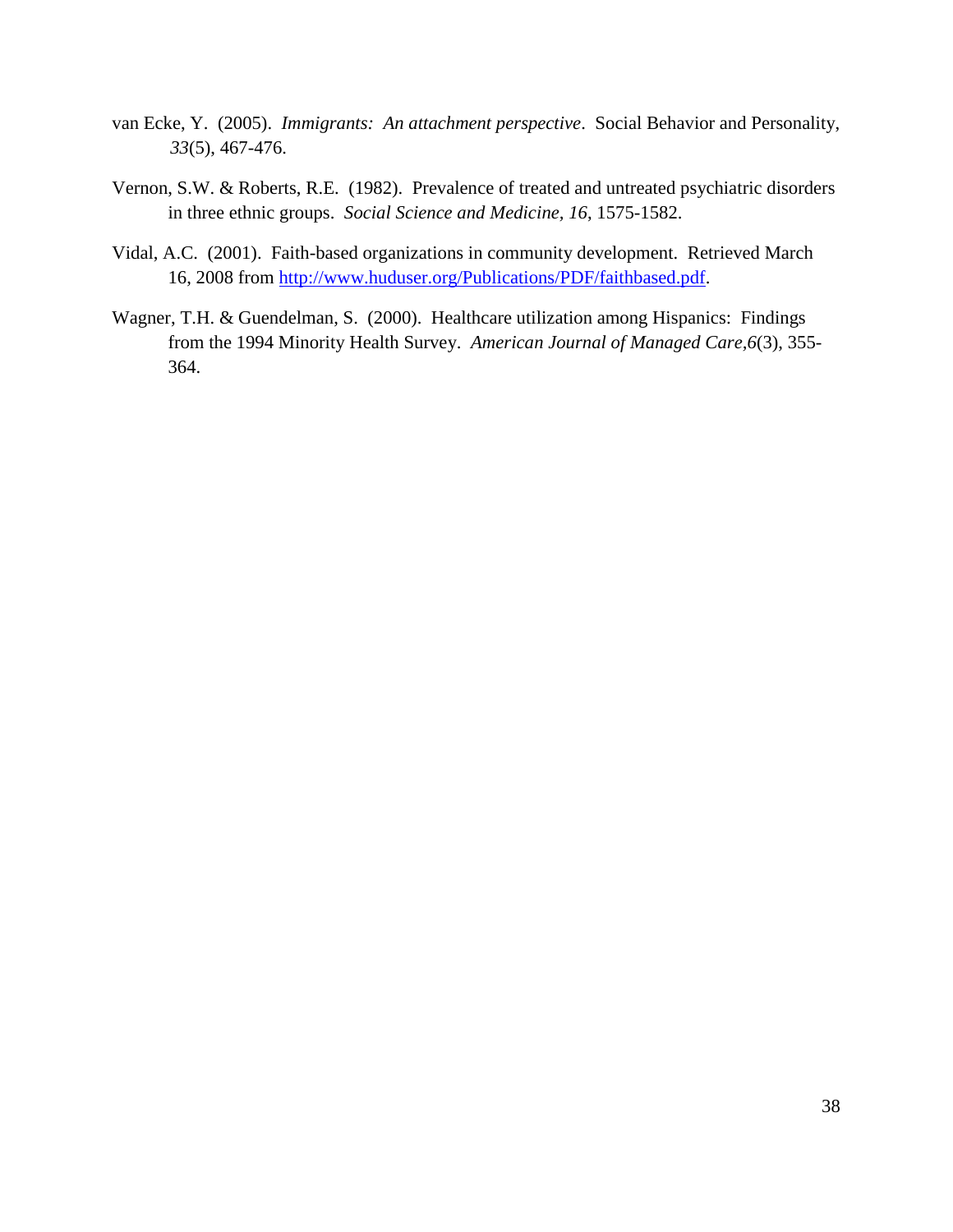# **Appendix A**





Source: U.S Census Bureau, 2007.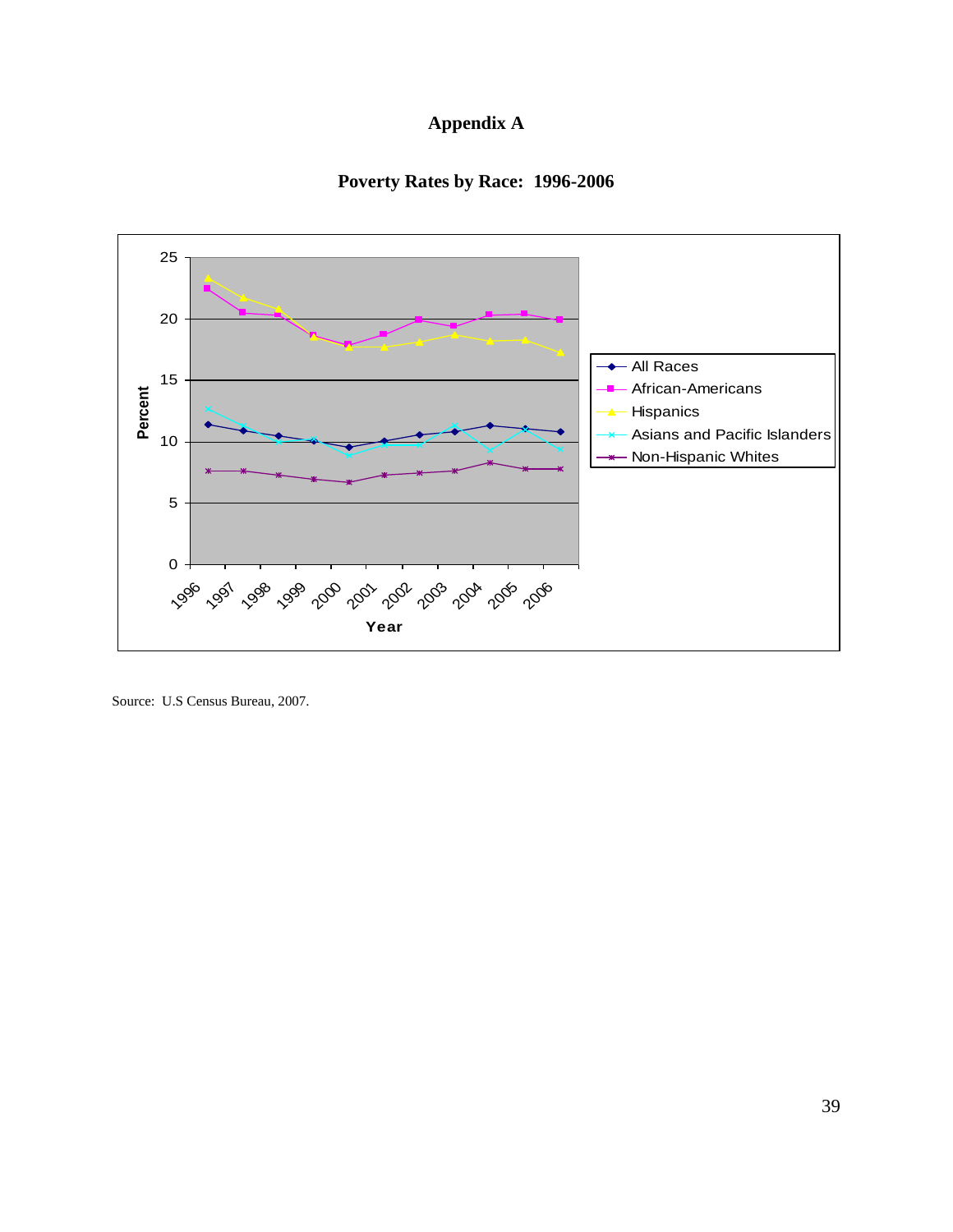# **Appendix B**

# **Service Utilization of Ethnic Minority Groups across Service Sectors**

# **Child welfare**

- Research indicates that ethnic minority children tend to be disproportionately represented in the child welfare system in all critical decision points during the child welfare process (White, Courtney & Fifield, 1998; Hines, Lemon, Wyatt, & Merdinger, 2004).
- The Annie E. Casey Foundation (2002) reports that ethnic minority children enter the foster care system at higher rates than non-Hispanic Whites, even when family characteristics are comparable between ethnic groups. African-American and Native American children are also three times more likely to be in the child welfare system and remain there longer than non-Hispanic Whites. Despite their disproportionate number in the child welfare system, ethnic minority families and children tend to receive less services and have less interaction with child welfare workers, contributing to their lower reunification rates.

# **Welfare-to-work**

- African-Americans have been found to be over-represented in the welfare population in comparison to other groups (United States Department of Health and Human Services, 2003). Of all families on welfare in 1999, African-Americans made up 38.3% of welfare participants compared to 30.5% of whites and 24.5% of Hispanics.
- Although Asian and Pacific Islanders (API) constitute only 15-20% of the entire CalWORKs caseload in California, they make up about 60-80% of the caseloads who have reached the five year time-limit (Chow, Lemon-Osterling, & Xu, 2005; Ong and Ishikawa, 2006). The high participation in welfare and welfare-to-work programs for these ethnic groups and their lengthy stays on welfare suggest that service utilization is a critical for economic self-sufficiency to prevent food insecurity, inadequate shelter, and other negative outcomes of poverty.

# **Health**

- Dunlop, Manheim, Song, and Chang (2002) found that older African American men had fewer physician visits and minority men in general used less outpatient surgery than older non-Hispanic white men.
- In a study of healthcare utilization among the Hispanic population, 78% of those surveyed entered the health care system in 1994 with an average of 5.25 visits (Wagner  $\&$ Guendelman, 2000).
- There is a high need for adequate and consistent health care to reach all segments of minority ethnic groups. Barnes, Adams, and Powell-Griner (2008) found that 27% of Hispanic adults did not have a consistent source of health care compared to 16% of APIs, 14% of African-Americans, and 13% of whites who stated that they did.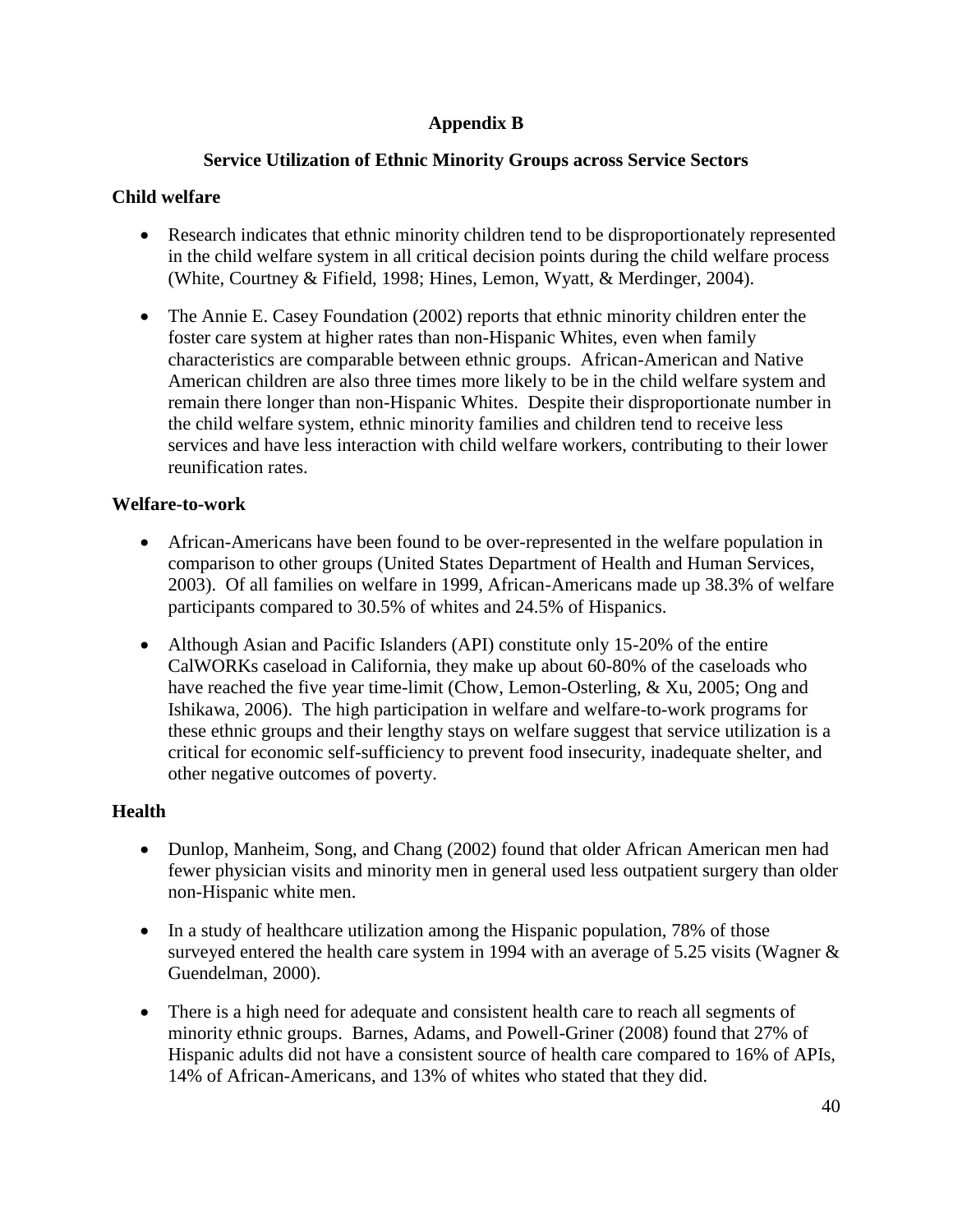# **Mental Health**

 Ethnic minorities have increased their use of mental health services throughout the decades. While studies conducted during the 1970s and 1980s report that ethnic minority groups were under-represented in the use of mental health services (Sue, 1977; Sue and Morishima, 1982; Williams et al., 1979; Vail, 1978; Vernon & Roberts, 1982; Barrera, 1978; Vernon & Roberts, 1982), studies conducted in the late 1980s and early 1990s describe contradictory findings related to the rates and length of treatment by ethnic minorities (Bui and Takeuchi, 1992; Cheung and Snowden, 1990; O'Sullivan, Peterson, Cox, and Kirkeby, 1989). It can be assumed that this increasing trend in mental health service utilization will continue as ethnic minority groups increase in the United States.